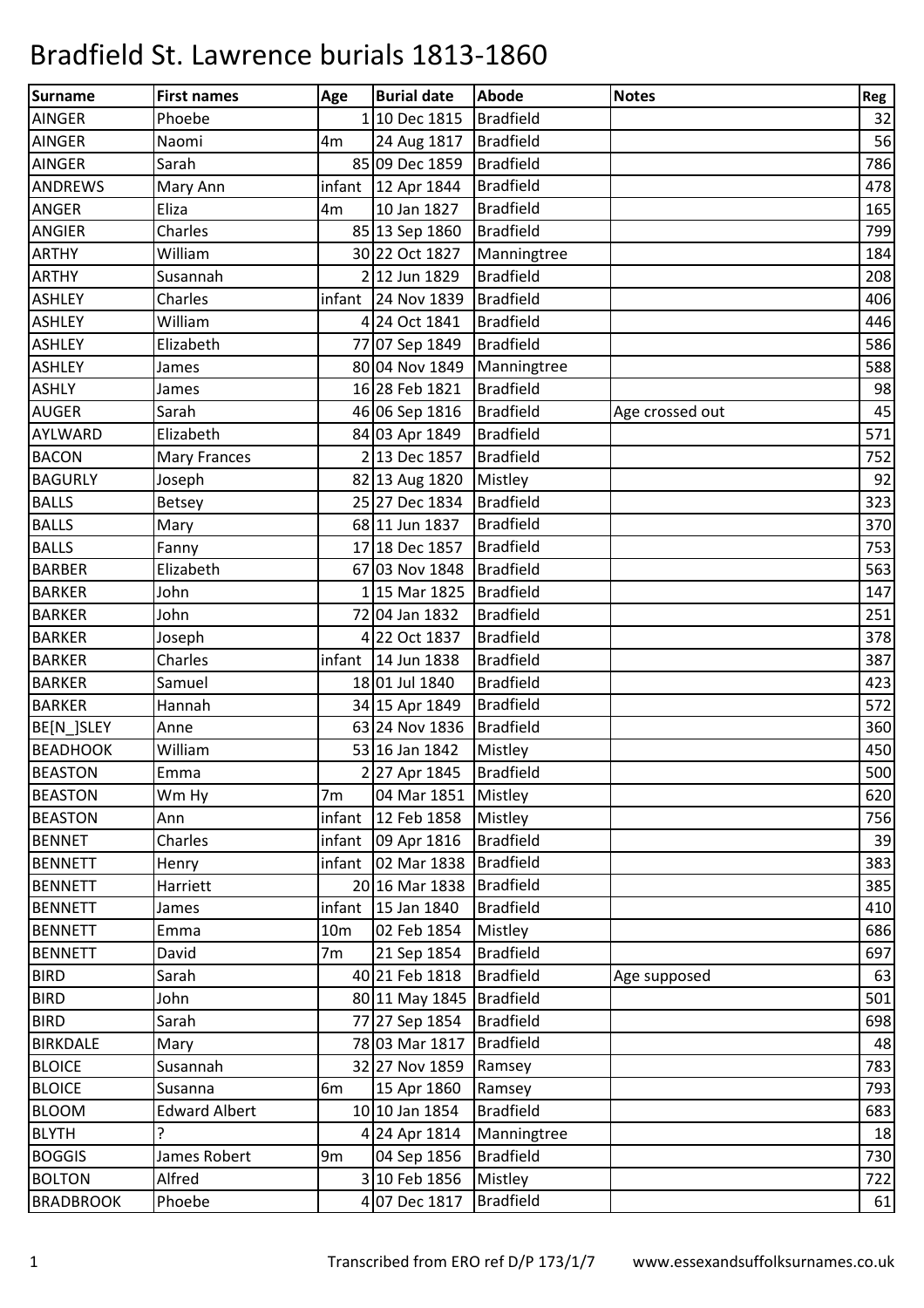| <b>Surname</b>    | <b>First names</b>     | Age            | <b>Burial date</b> | Abode            | <b>Notes</b> | Reg |
|-------------------|------------------------|----------------|--------------------|------------------|--------------|-----|
| <b>BRADBROOK</b>  | Mary                   |                | 78 30 Mar 1826     | <b>Bradfield</b> |              | 155 |
| <b>BRADBROOK</b>  | John                   |                | 84 07 Feb 1828     | <b>Bradfield</b> |              | 188 |
| <b>BRADBROOK</b>  | Hannah                 |                | 81 17 Feb 1833     | <b>Bradfield</b> |              | 283 |
| <b>BRADBROOKE</b> | Samuel                 |                | 85 27 Feb 1837     | <b>Bradfield</b> |              | 366 |
| <b>BRIGHTOFF</b>  | Thomas                 |                | 48 08 Feb 1814     | <b>Bradfield</b> |              | 12  |
| <b>BROWN</b>      | Charles                |                | 73 24 May 1831     | <b>Bradfield</b> |              | 241 |
| <b>BROWN</b>      | Rebecca                |                | 73 04 May 1834     | Bradfield        |              | 314 |
| <b>BROWN</b>      | John Isaac             |                | 3 29 Dec 1844      | Harwich          |              | 489 |
| <b>BURGESS</b>    | Sarah                  |                | 2 06 Dec 1848      | <b>Bradfield</b> |              | 564 |
| <b>BURGESS</b>    | Emma                   |                | 18 22 May 1859     | <b>Bradfield</b> |              | 772 |
| <b>BURRELL</b>    | Anna Maria             | 6m             | 27 Aug 1856        | <b>Bradfield</b> |              | 729 |
| <b>BYFORD</b>     | Peggy                  |                | 121 Apr 1816       | <b>Bradfield</b> |              | 40  |
| <b>BYFORD</b>     | Elizabeth              |                | 46 23 May 1824     | <b>Bradfield</b> |              | 138 |
| <b>BYFORD</b>     | Sarah                  |                | 30 07 Aug 1829     | <b>Bradfield</b> |              | 210 |
| <b>BYFORD</b>     | Elizabeth              | 8m             | 02 Sep 1832        | <b>Bradfield</b> |              | 276 |
| <b>BYFORD</b>     | Harriet                | infant         | 25 Dec 1832        | <b>Bradfield</b> |              | 280 |
| <b>BYFORD</b>     | Louisa                 | infant         | 25 Dec 1832        | <b>Bradfield</b> |              | 281 |
| <b>BYFORD</b>     | Henry                  |                | 19 09 Jun 1833     | <b>Bradfield</b> |              | 294 |
| <b>BYFORD</b>     | Mary Ann               |                | 6 25 Dec 1833      | <b>Bradfield</b> |              | 301 |
| <b>BYFORD</b>     | Anne                   |                | 27 30 May 1836     | <b>Bradfield</b> |              | 352 |
| <b>BYFORD</b>     | Matthew                | 5w             | 07 Jul 1836        | <b>Bradfield</b> |              | 353 |
| <b>BYFORD</b>     | Charles                |                | 25 Jul 1838        | <b>Bradfield</b> |              | 389 |
| <b>BYFORD</b>     | Eliza                  | 8m             | 03 Dec 1852        | <b>Bradfield</b> |              | 657 |
| CANT              | George                 |                | 2 15 Mar 1825      | <b>Bradfield</b> |              | 146 |
| <b>CANT</b>       | James                  |                | 1 19 Apr 1830      | <b>Bradfield</b> |              | 221 |
| <b>CARRINGTON</b> | Mary Sarah             |                | 1 06 Aug 1815      | <b>Bradfield</b> |              | 29  |
| <b>CARRINGTON</b> | Jacob                  |                | 75 25 Apr 1819     | <b>Bradfield</b> |              | 77  |
| <b>CARRINGTON</b> | Richard                |                | 63 09 Jun 1819     | <b>Bradfield</b> |              | 84  |
| <b>CARRINGTON</b> | William                |                | 81 07 Jul 1820     | <b>Bradfield</b> |              | 91  |
| <b>CARRINGTON</b> | Jacob                  | 6w             | 07 Jan 1827        | Manningtree      |              | 164 |
| <b>CARRINGTON</b> | Lucy                   |                | infant 08 Jul 1828 | <b>Bradfield</b> |              | 194 |
| <b>CARRINGTON</b> | William                |                | 78 02 Mar 1829     | <b>Bradfield</b> |              | 204 |
| <b>CARRINGTON</b> | Mary                   |                | 55 10 Sep 1830     | Beaumont         |              | 229 |
| <b>CARRINGTON</b> | Mary                   |                | 78 29 Nov 1831     | <b>Bradfield</b> |              | 249 |
| CARRINGTON        | Lucy                   |                | 61 10 May 1849     | <b>Bradfield</b> |              | 576 |
| CARRINGTON        | Benjamin               |                | 80 09 Jan 1850     | <b>Bradfield</b> |              | 594 |
|                   |                        |                |                    | Islington, East  |              |     |
| <b>CARRINGTON</b> | Benjamin               |                | 35 04 Jul 1850     | London           |              | 609 |
| <b>CARRINGTON</b> | Benjamin               |                | 74 02 Sep 1853     | <b>Bradfield</b> |              | 678 |
| <b>CARRINGTON</b> | Mary                   |                | 72 30 Nov 1854     | <b>Bradfield</b> |              | 704 |
| <b>CARTER</b>     | <b>Edward Augustas</b> | infant         | 03 Mar 1850        | <b>Bradfield</b> |              | 599 |
|                   |                        |                |                    | Northcourt       |              |     |
| <b>CARTER</b>     | Frederic               |                | 33 05 Dec 1854     | Abingdon         |              | 705 |
|                   | Florence Alma          |                |                    |                  |              |     |
| <b>CARTER</b>     | Frederica              |                | 5 18 Oct 1860      | <b>Bradfield</b> |              | 800 |
| <b>CHURCH</b>     | James                  |                | 75 05 Feb 1837     | <b>Bradfield</b> |              | 363 |
| <b>CLARK</b>      | John                   |                | 23 03 Dec 1830     | <b>Bradfield</b> |              | 231 |
| <b>CLARK</b>      | Charlotte              | 9 <sub>m</sub> | 22 May 1831        | Beaumont         |              | 240 |
| <b>CLARK</b>      | William                |                | 70 26 Oct 1849     | <b>Bradfield</b> |              | 587 |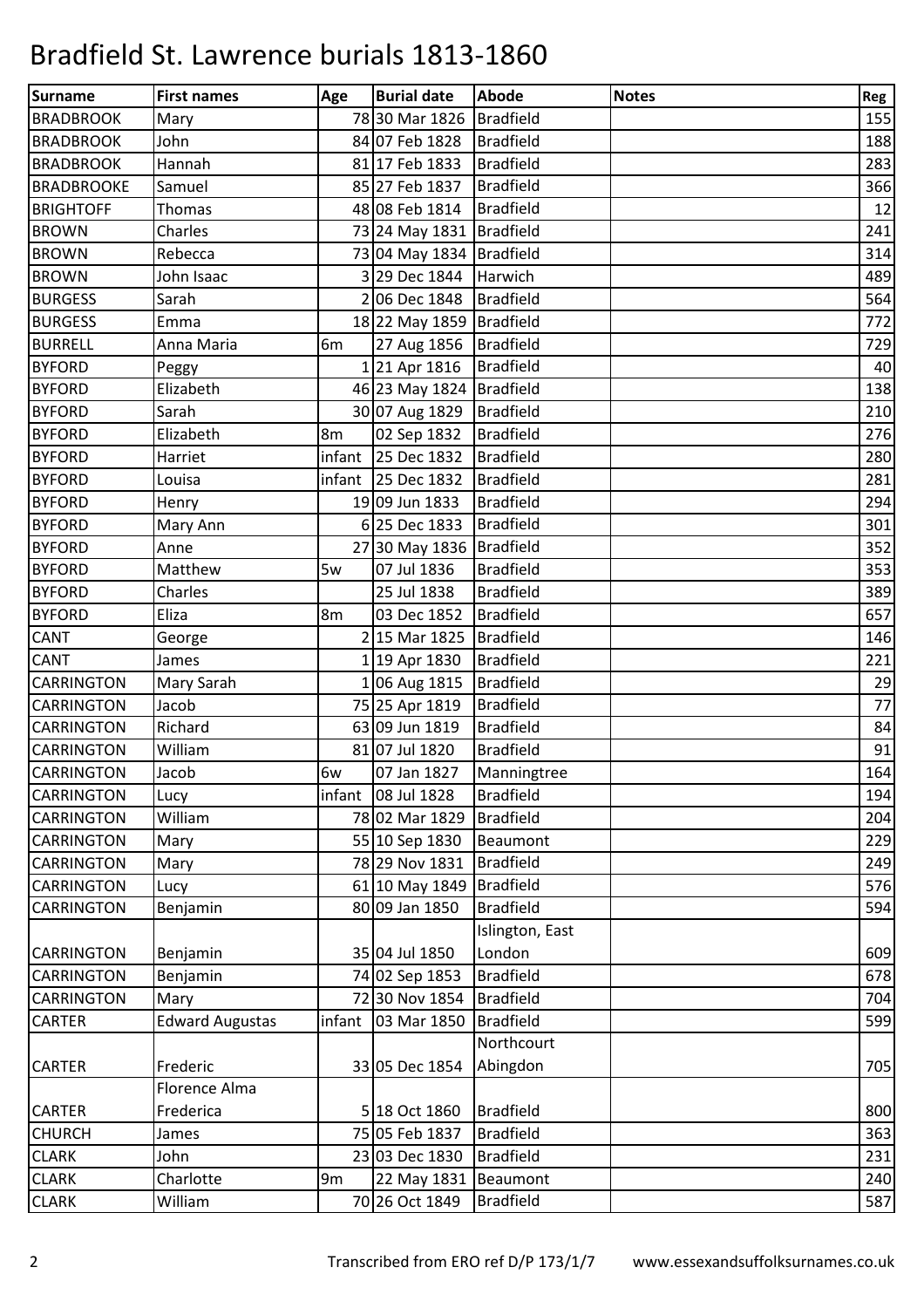| Surname          | <b>First names</b>         | Age             | <b>Burial date</b>       | Abode                 | <b>Notes</b>                | Reg       |
|------------------|----------------------------|-----------------|--------------------------|-----------------------|-----------------------------|-----------|
| <b>CLARKE</b>    | Peggy                      |                 | 76 30 Jan 1842           | <b>Bradfield</b>      |                             | 452       |
| <b>CLARKE</b>    | James John                 |                 | infant $18$ Aug 1850     | <b>Bradfield</b>      |                             | 610       |
| <b>CLARKE</b>    | Susan                      |                 | 77 05 Jun 1852           | <b>Bradfield</b>      |                             | 646       |
| <b>CLOSSON</b>   | Lucy                       |                 | 34 26 Jan 1851           | Mistley               |                             | 619       |
| $CO***$          | James                      |                 | 84 04 Mar 1847           | <b>Bradfield</b>      |                             | 539       |
| <b>COCKSEDGE</b> | James                      |                 | 319 Jan 1834             | <b>Bradfield</b>      |                             | 303       |
| <b>COCKSEDGE</b> | William                    |                 | 16 19 Mar 1845           | Mistley               |                             | 495       |
| <b>COCKSEDGE</b> | George                     |                 | 64 21 May 1847           | <b>Bradfield</b>      |                             | 542       |
| <b>COCKSEDGE</b> | Elizabeth                  |                 | 63 13 Dec 1849           | <b>Bradfield</b>      |                             | 589       |
| <b>COCKSEDGE</b> | George Frederick           | 5m              | 13 Dec 1849              | <b>Bradfield</b>      |                             | 590       |
| <b>COCKSEDGE</b> | Robert James               |                 | 6 14 Mar 1850            | <b>Bradfield</b>      |                             | 600       |
| <b>COCKSEDGE</b> | Martha                     |                 | 24 05 May 1850           | Bradfield             |                             | 604       |
| <b>COCKSEDGE</b> | Ellen Sarah                | 10 <sub>m</sub> | 11 Dec 1851              | <b>Bradfield</b>      |                             | 634       |
| <b>COCKSEDGE</b> | George Fredk               | 2m              | 05 Mar 1855              | <b>Bradfield</b>      |                             | 707       |
| <b>COCKSEDGE</b> | George                     |                 | 42 20 Dec 1855           | <b>Bradfield</b>      |                             | 718       |
| <b>COCKSEDGE</b> | Julia Margaret             |                 | 201 Jun 1856             | <b>Bradfield</b>      |                             | 726       |
| <b>COCKSEDGE</b> | Maria                      |                 | 35 02 Oct 1857           | <b>Bradfield</b>      |                             | 749       |
| COE              | Mary                       |                 | 80 23 Jan 1814           | <b>Bradfield</b>      |                             | 11        |
|                  |                            |                 |                          |                       | Between 09 Mar & 31 May. No |           |
| <b>COLLINS</b>   | Henry                      | 2               | 1817                     |                       | abode                       | 52        |
| <b>COLLINS</b>   | James                      |                 | 1918 Feb 1826            | <b>Bradfield</b>      |                             | 154       |
| <b>COLLINS</b>   | John                       |                 | 57 09 Jun 1830           | <b>Bradfield</b>      |                             | 224       |
| <b>COLLINS</b>   | Sarah                      |                 | 84 05 Nov 1854           | <b>Bradfield</b>      |                             | 702       |
| <b>CONSTABLE</b> | Sarah                      |                 | 2 09 Aug 1857            | <b>Bradfield</b>      |                             | 745       |
| <b>CONSTABLE</b> | Frederick                  | 2m              | 21 Mar 1858              | <b>Bradfield</b>      |                             | 761       |
| <b>COOK</b>      | Maria                      | infant          | 15 Sep 1814              | <b>Bradfield</b>      |                             | 25        |
| <b>COOK</b>      | Harriet                    |                 | 324 Dec 1815             | <b>Bradfield</b>      |                             | 33        |
| <b>COOK</b>      | Sarah                      | 1 <sub>m</sub>  | 02 Apr 1818              | Ramsey                |                             | 65        |
|                  |                            |                 |                          | <b>Tendring Union</b> |                             |           |
| <b>COOK</b>      | John                       |                 | 45 18 Feb 1859 Workhouse |                       |                             | 769       |
| <b>CORBELL</b>   | Elizabeth                  |                 | 2 16 May 1813            | Mistley               |                             | $\pmb{4}$ |
| <b>CORNALL</b>   | Mary                       |                 | 64 13 Jan 1830           | <b>Bradfield</b>      |                             | 214       |
| <b>CORNELL</b>   | Mary                       |                 | 52 01 May 1844           | <b>Bradfield</b>      |                             | 482       |
| COUSIN           | Charles Edward             |                 | 10 22 Oct 1820           | Harwich               |                             | 94        |
| <b>COUSINS</b>   | Edward                     |                 | 60 03 Jan 1814           | <b>Bradfield</b>      |                             | 10        |
| <b>COUSINS</b>   | C Edward                   | infant          | 02 Oct 1814              | Manningtree           |                             | 24        |
| <b>COUSINS</b>   | Elizabeth                  | infant          | 06 Apr 1816              | <b>Bradfield</b>      |                             | 38        |
| <b>COUSINS</b>   | Margaret                   |                 | 77 02 May 1824           | <b>Bradfield</b>      |                             | 135       |
| <b>COUSINS</b>   | Robert                     |                 | 21 12 May 1827           | Manningtree           |                             | 173       |
| <b>COUSINS</b>   | Mary Anne                  |                 | 25 30 Aug 1829           | Harwich               |                             | 212       |
| <b>COUSINS</b>   | John                       |                 | 14 14 Oct 1829           | Harwich               |                             | 213       |
| <b>COUSINS</b>   | Charles                    |                 | 102 Mar 1831             | <b>Bradfield</b>      |                             | 236       |
| <b>COUSINS</b>   | <b>Christopher Charles</b> |                 | 29 23 Mar 1832           | Manningtree           |                             | 261       |
| <b>COUSINS</b>   | John                       |                 | 75 09 Apr 1845           | Manningtree           |                             | 498       |
| <b>COUSINS</b>   | Elizabeth                  |                 | 64 17 Sep 1848           | Manningtree           |                             | 560       |
| <b>COUSINS</b>   | Nathaniel                  |                 | 75 22 Sep 1850           | Manningtree           |                             | 613       |
| <b>CRACKNELL</b> | James                      |                 | 63 05 Feb 1837           | <b>Bradfield</b>      |                             | 364       |
| <b>CRACKNELL</b> | Caleb                      |                 | 7 26 May 1850            | <b>Bradfield</b>      |                             | 606       |
| <b>CRACKNELL</b> | Richard                    |                 | 1 08 Jun 1851            | <b>Bradfield</b>      |                             | 626       |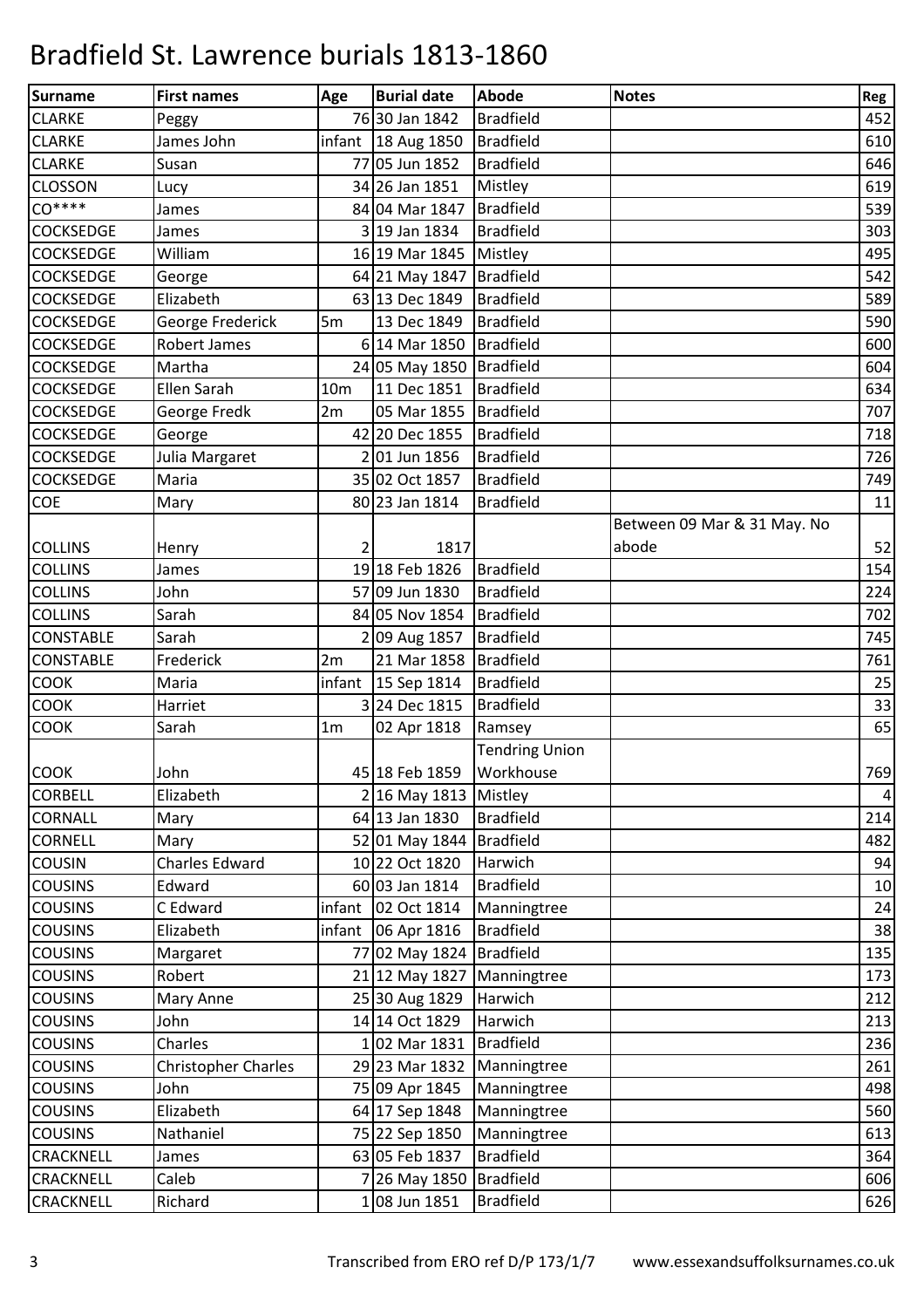| <b>Surname</b>   | <b>First names</b> | Age        | <b>Burial date</b> | <b>Abode</b>          | <b>Notes</b> | Reg         |
|------------------|--------------------|------------|--------------------|-----------------------|--------------|-------------|
| CRACKNELL        | Sarah              | <b>18m</b> | 12 Oct 1851        | <b>Bradfield</b>      |              | 632         |
|                  |                    |            |                    | <b>Tendring Union</b> |              |             |
| <b>CRACKNELL</b> | Philippina         | 21m        | 28 Mar 1853        | Workhouse             |              | 669         |
| CRACKNELL        | Richard            | 2m         | 01 Jul 1855        | <b>Bradfield</b>      |              | 712         |
| <b>CUDMORE</b>   | Robert             |            | 9 28 Jun 1821      | <b>Bradfield</b>      |              | 105         |
| <b>CUDMORE</b>   | Mary               |            | 44 09 Sep 1821     | <b>Bradfield</b>      |              | 106         |
| <b>CULLENDER</b> | Elizabeth          |            | 78 17 Nov 1827     | <b>Bradfield</b>      |              | 185         |
| <b>CULPACK</b>   | William            |            | 13 23 Feb 1831     | <b>Bradfield</b>      |              | 234         |
| <b>CULPECK</b>   | William            |            | 69 27 Jun 1859     | <b>Bradfield</b>      |              | 775         |
| <b>CULPIT</b>    | Charles            |            | 41 17 Jan 1835     | <b>Bradfield</b>      | Check age    | 328         |
| <b>CULPITT</b>   | William            |            | 4 06 Aug 1841      | <b>Bradfield</b>      |              | 440         |
| <b>CUTTING</b>   | Clare              | 8m         | 06 Mar 1817        | <b>Bradfield</b>      |              | 49          |
| <b>CUTTING</b>   | Anna               | 3m         | 27 Sep 1817        | <b>Bradfield</b>      |              | 59          |
| <b>CUTTING</b>   | Margaret           |            | 39 16 Jul 1818     | <b>Bradfield</b>      |              | 69          |
| <b>CUTTING</b>   | Anabella           | 3m         | 14 Aug 1818        | <b>Bradfield</b>      |              | $70\,$      |
| <b>CUTTING</b>   | Joseph Wm          | 2m         | 08 Mar 1820        | <b>Bradfield</b>      |              | 86          |
| <b>CUTTING</b>   | Elizabeth          |            | 2 10 Mar 1825      | <b>Bradfield</b>      |              | 143         |
| <b>CUTTING</b>   | William            |            | 23 28 Dec 1827     | Wix                   |              | 186         |
| <b>CUTTING</b>   | <b>Bridget</b>     |            | 80 03 Feb 1829     | <b>Bradfield</b>      |              | 203         |
| <b>CUTTING</b>   | Joseph William     |            | 44 05 Apr 1831     | <b>Bradfield</b>      |              | 238         |
| <b>CUTTING</b>   | Sarah Ann          |            | 6 03 Apr 1833      | <b>Bradfield</b>      |              | 287         |
| <b>CUTTING</b>   | James              |            | 2 16 Apr 1833      | <b>Bradfield</b>      |              | 288         |
| <b>CUTTING</b>   | William            |            | 65 19 Sep 1838     | <b>Bradfield</b>      |              | 392         |
| <b>CUTTING</b>   | Thomas             |            | 62 28 Nov 1840     | <b>Bradfield</b>      |              | 427         |
| <b>CUTTING</b>   | Nathaniel          |            | 57 12 Jan 1842     | <b>Bradfield</b>      |              | 449         |
| <b>CUTTING</b>   | Margaret           |            | 43 30 Oct 1846     | <b>Bradfield</b>      |              | 523         |
| <b>CUTTING</b>   | Joseph             |            | 72 09 May 1849     | <b>Bradfield</b>      |              | 575         |
| <b>CUTTING</b>   | Clare Caroline     |            | 1 04 Oct 1854      | <b>Bradfield</b>      |              | 700         |
| <b>CUTTING</b>   | Sarah              |            | 78 16 Aug 1856     | <b>Bradfield</b>      |              | 728         |
| <b>DALDY</b>     | Sarah              |            | 85 18 Jul 1826     | <b>Bradfield</b>      |              | 160         |
| <b>DALDY</b>     | Pilgrim            |            | 89 22 Feb 1831     | <b>Bradfield</b>      |              | 233         |
| <b>DANIEL</b>    | Joseph             |            | 92 18 Jul 1855     | <b>Bradfield</b>      |              | 713         |
| <b>DARBY</b>     | Anne               |            | 42 26 Jul 1834     | <b>Bradfield</b>      |              | 317         |
| <b>DAY</b>       | Charles            |            | 13 20 Jun 1841     | Mistley               |              | 436         |
| <b>DUNSMORE</b>  | Lucy               |            | 31 12 Feb 1824     | <b>Bradfield</b>      |              | 133         |
| <b>DURRANT</b>   | Robert             |            | 60 17 Aug 1845     | <b>Bradfield</b>      |              | 505         |
| <b>DURRANT</b>   | Charles William    |            | 1 16 Jan 1850      | <b>Bradfield</b>      |              | 595         |
| <b>EAGLE</b>     | Hannah             |            | 80 24 Dec 1839     | <b>Bradfield</b>      |              | 409         |
| <b>EDGELEY</b>   | Elizabeth          |            | 65 16 Sep 1837     | Wix                   |              | 376         |
| <b>ELEY</b>      | Elizabeth          |            | 56 14 Apr 1813     | Mistley               |              | $\mathsf 3$ |
| <b>ELEY</b>      | John               |            | 87 31 Mar 1844     | <b>Bradfield</b>      |              | 477         |
| <b>ELWOOD</b>    | Mary               |            | 38 15 May 1836     | <b>Bradfield</b>      |              | 351         |
| <b>ELWOOD</b>    | Joshua             |            | 90 12 Dec 1852     | <b>Bradfield</b>      |              | 659         |
| <b>EMMERY</b>    | Hannah             |            | infant 13 Apr 1860 | <b>Bradfield</b>      |              | 792         |
| <b>ENGLISH</b>   | James              | 5m         | 28 Apr 1819        | <b>Bradfield</b>      |              | 78          |
| <b>ENGLISH</b>   | Thomas             | 4m         | 09 Dec 1839        | <b>Bradfield</b>      |              | 408         |
| <b>FEARIS</b>    | Sarah              |            | 67 14 Feb 1816     | Wix                   |              | 34          |
| <b>FISHER</b>    | Caroline           |            | 12 01 Feb 1857     | <b>Bradfield</b>      |              | 737         |
| <b>FLURRY</b>    | Elizabeth          |            | 44 11 Jun 1816     | Dovercourt            |              | 42          |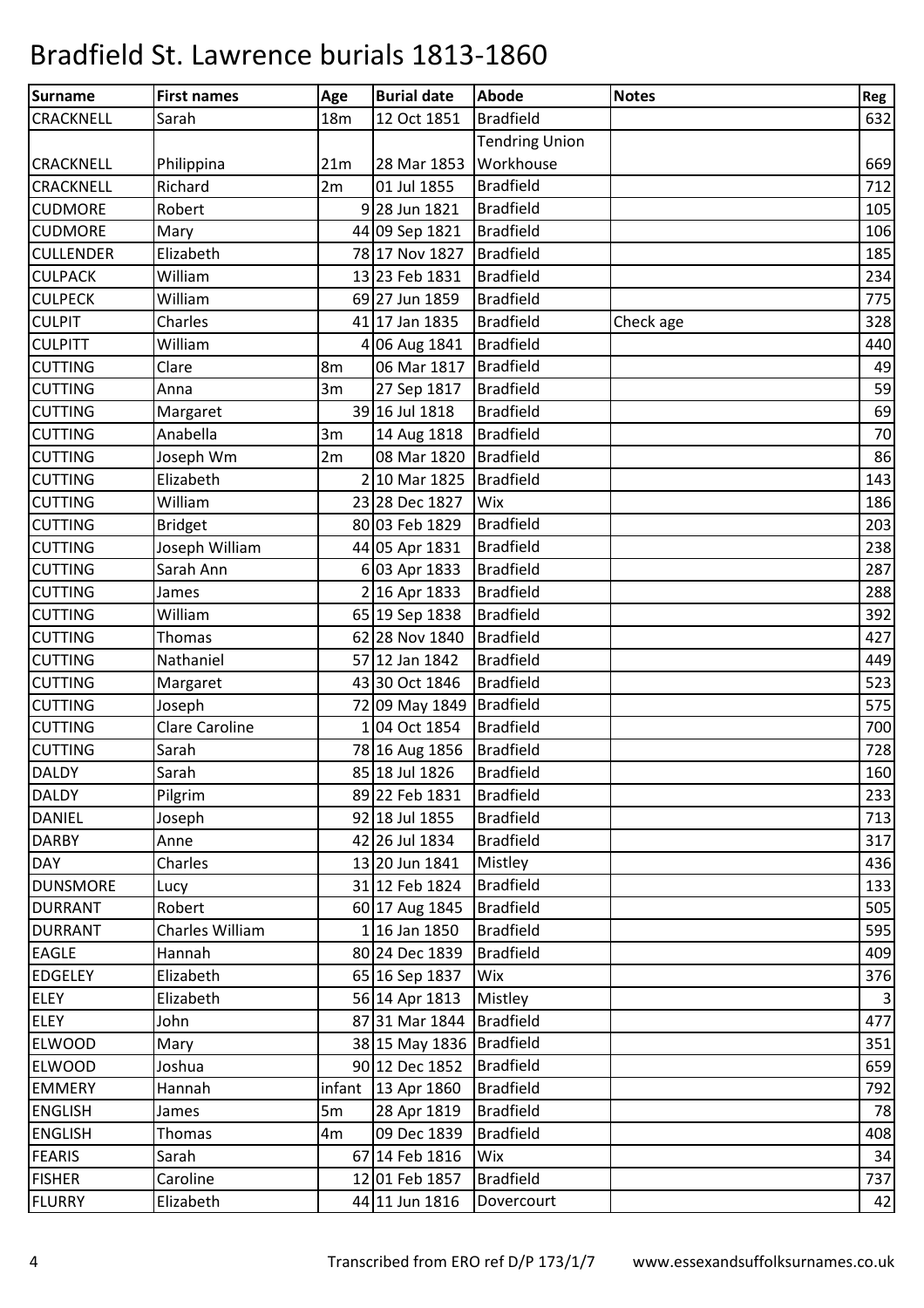| Surname         | <b>First names</b> | Age             | <b>Burial date</b>             | <b>Abode</b>     | <b>Notes</b> | Reg |
|-----------------|--------------------|-----------------|--------------------------------|------------------|--------------|-----|
| <b>FLURRY</b>   | Benjamin           |                 | 81 28 Jan 1827                 | <b>Bradfield</b> |              | 166 |
| <b>FLURRY</b>   | Abraham            | 9 <sub>m</sub>  | 03 May 1827                    | <b>Bradfield</b> |              | 172 |
| <b>FLURRY</b>   | Mary               |                 | 37 11 Sep 1831                 | <b>Bradfield</b> |              | 245 |
| <b>FLURRY</b>   | Susannah           |                 | infant $\vert$ 21 Sep 1831     | <b>Bradfield</b> |              | 246 |
| <b>FLURRY</b>   | Sarah              |                 | 47 15 May 1832 Bradfield       |                  |              | 266 |
| <b>FLURRY</b>   | Amelia             |                 | 40 03 Nov 1853                 | <b>Bradfield</b> |              | 680 |
| FORDHAM         | Abraham            | 11 <sub>m</sub> | 25 Aug 1846   Bradfield        |                  |              | 516 |
| <b>FORDHAM</b>  | Eliza              |                 | 17 09 May 1858 Bradfield       |                  |              | 765 |
| <b>FORSBELL</b> | William            |                 | 208 Dec 1844 Bradfield         |                  |              | 488 |
| <b>FORSDICK</b> | Mary               |                 | 58 01 May 1840 Bradfield       |                  |              | 417 |
| <b>FORSDICK</b> | Ruth               |                 | 19 20 Aug 1843                 | <b>Bradfield</b> |              | 474 |
| <b>FORSDICK</b> | Eliza              |                 | infant 20 Apr $1844$           | <b>Bradfield</b> |              | 479 |
| <b>FOX</b>      | Elizabeth          |                 | 58 30 Mar 1814   Bradfield     |                  |              | 15  |
| <b>FOX</b>      | S                  |                 | 76 01 Jul 1814                 | <b>Bradfield</b> |              | 20  |
| <b>FOX</b>      | Anne               | 3d              | 21 Feb 1824                    | <b>Bradfield</b> |              | 132 |
| <b>FOX</b>      | Ann                |                 | 15 21 Jun 1829                 | <b>Bradfield</b> |              | 209 |
| <b>FOX</b>      | John               |                 | 79 23 Mar 1832                 | Bradfield        |              | 262 |
| <b>FOX</b>      | Abraham            |                 | 47 20 Mar 1833                 | <b>Bradfield</b> |              | 286 |
| <b>FOX</b>      | William            |                 | 56 14 Dec 1833                 | <b>Bradfield</b> |              | 300 |
| FOX             | Isaac              |                 | 18 12 Apr 1842                 | <b>Bradfield</b> |              | 455 |
| <b>FOX</b>      | Martha             |                 | 67 29 Sep 1848                 | <b>Bradfield</b> |              | 561 |
| <b>FOX</b>      | John               |                 | 107 Jul 1852                   | <b>Bradfield</b> |              | 647 |
| <b>FOX</b>      | Mary               |                 | 84 10 Aug 1852                 | Mistley          |              | 648 |
| <b>FOX</b>      | Judith             |                 | 72 30 Jan 1853                 | <b>Bradfield</b> |              | 664 |
| <b>FROSDICK</b> | John Plummer       |                 | 930 Nov 1823                   | <b>Bradfield</b> |              | 127 |
| <b>FROSDICK</b> | James              |                 | 64 11 Mar 1842                 | <b>Bradfield</b> |              | 454 |
| <b>FROSDYCK</b> | Elizabeth          |                 | 49 17 Jul 1832                 | <b>Bradfield</b> |              | 270 |
| <b>FROST</b>    | Elizabeth          |                 | 1 12 Aug 1827                  | <b>Bradfield</b> |              | 178 |
| <b>FROST</b>    | John Edgar         |                 | 5231 Jan 1841                  | <b>Bradfield</b> |              | 430 |
| <b>FROST</b>    | Elizabeth          |                 | infant 27 Feb 1843   Bradfield |                  |              | 468 |
| <b>FROST</b>    | John               |                 | 84 18 Jun 1843                 | <b>Bradfield</b> |              | 470 |
| <b>FROST</b>    | Mary               |                 | 84 23 Dec 1849                 | <b>Bradfield</b> |              | 592 |
| <b>FROST</b>    | Elizabeth          |                 | 56 16 Jul 1854                 | <b>Bradfield</b> |              | 689 |
| <b>FROSTICK</b> | Susannah           |                 | 27 11 Mar 1851                 | <b>Bradfield</b> |              | 621 |
| <b>FROSTICK</b> | Abraham            |                 | 37 21 Mar 1855                 | <b>Bradfield</b> |              | 708 |
| <b>FROSTICK</b> | Samuel             |                 | 73 24 Apr 1859                 | <b>Bradfield</b> |              | 771 |
| <b>GAMER</b>    | John               |                 | 47 22 Jan 1824                 | Mistley          |              | 130 |
| <b>GAMER</b>    | Mary               |                 | 28 27 May 1828                 | Bradfield        |              | 192 |
| <b>GAMMER</b>   | Samuel             |                 | 8 06 Mar 1829                  | <b>Bradfield</b> |              | 205 |
| <b>GAMMER</b>   | James              |                 | 22 10 Jul 1836                 | <b>Bradfield</b> |              | 354 |
| <b>GAMMER</b>   | Clara              |                 | 5 02 Jan 1848                  | <b>Bradfield</b> |              | 547 |
| <b>GARNET</b>   | Emma               | infant          | 28 Feb 1858                    | <b>Bradfield</b> |              | 758 |
| <b>GARNETT</b>  | George             |                 | 11 19 Jun 1843                 | <b>Bradfield</b> |              | 471 |
| <b>GARRIT</b>   | Sarah              | 7m              | 21 Oct 1832                    | <b>Bradfield</b> |              | 279 |
| <b>GAYMER</b>   | Sarah              |                 | 39 22 Dec 1813                 | Mistley          |              | 9   |
| <b>GAYMER</b>   | Richard            |                 | 16 15 Dec 1822                 | Mistley          |              | 117 |
| <b>GAYMER</b>   | Hannah             |                 | 87 11 Feb 1830                 | <b>Bradfield</b> |              | 216 |
| <b>GAYMER</b>   | Joseph             |                 | 221 Feb 1834                   | <b>Bradfield</b> |              | 311 |
| <b>GAYMER</b>   | James              |                 | 61 09 Jan 1835                 | <b>Bradfield</b> |              | 325 |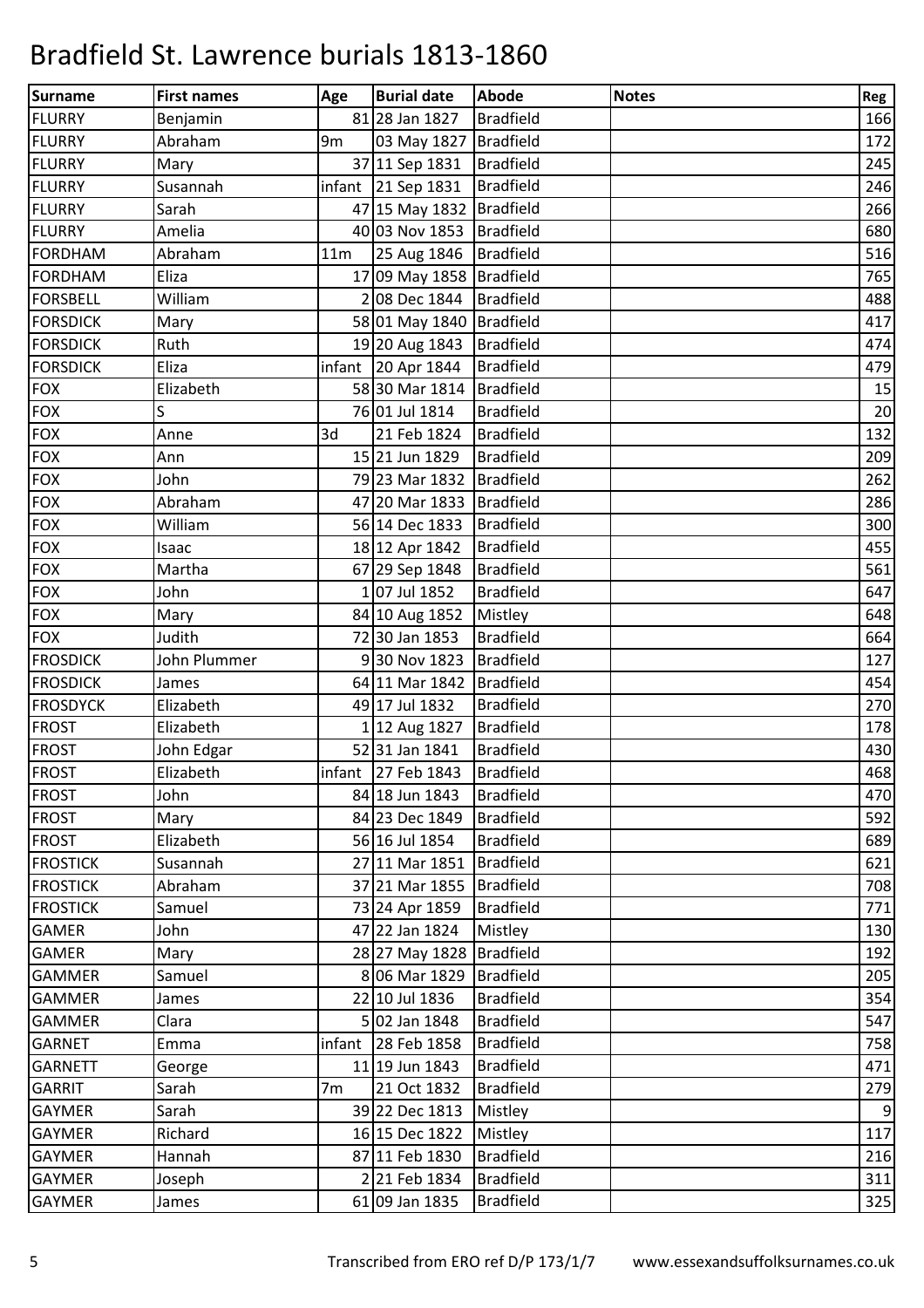| Surname        | <b>First names</b> | Age            | <b>Burial date</b>               | Abode                 | <b>Notes</b> | Reg |
|----------------|--------------------|----------------|----------------------------------|-----------------------|--------------|-----|
| <b>GAYMER</b>  | Abraham            |                | 302 Sep 1838                     | <b>Bradfield</b>      |              | 391 |
| <b>GAYMER</b>  | Susannah           |                | 64 19 Nov 1838                   | Mistley               |              | 394 |
|                |                    |                |                                  | <b>Tendring Union</b> |              |     |
| <b>GAYMER</b>  | Mary               |                | 77 16 Jul 1845                   | Workhouse             |              | 503 |
| <b>GAYMER</b>  | William            | 9 <sub>m</sub> | 13 Sep 1852                      | <b>Bradfield</b>      |              | 650 |
|                |                    |                |                                  | <b>Tendring Union</b> |              |     |
| <b>GAYMER</b>  | Philip             |                | 81 21 Feb 1853                   | Workhouse             |              | 667 |
| <b>GAYMER</b>  | John               |                | 20 06 Jun 1853                   | <b>Bradfield</b>      |              | 672 |
| <b>GAYMER</b>  | Joseph             |                | 81 03 Jan 1856                   | <b>Bradfield</b>      |              | 721 |
| <b>GENTRY</b>  | Hannah             |                | 12 08 Dec 1852                   | <b>Bradfield</b>      |              | 658 |
| <b>GIBLING</b> | Eliza              |                | 108 Apr 1855                     | <b>Bradfield</b>      |              | 709 |
| <b>GILBERT</b> | William            |                | 3 23 Apr 1848                    | <b>Bradfield</b>      |              | 554 |
| <b>GILBERT</b> | Eliza Bird         | 9m             | 08 Nov 1852                      | <b>Bradfield</b>      |              | 652 |
| <b>GILBERT</b> | George             |                | 18 13 May 1860                   | <b>Bradfield</b>      |              | 796 |
| <b>GLIDE</b>   | Thomas             |                | infant 01 Jan 1836               | <b>Bradfield</b>      |              | 345 |
| <b>GODDARD</b> | Mary               |                | 129 Sep 1815                     | Mistley               |              | 31  |
| <b>GOLD</b>    | Elizabeth          |                | 6 10 Nov 1836                    | <b>Bradfield</b>      |              | 359 |
| <b>GOOCH</b>   | Mary               |                | 37 19 Aug 1832                   | <b>Bradfield</b>      |              | 274 |
| <b>GOOCH</b>   | Martha             |                | 24 01 Sep 1833                   | <b>Bradfield</b>      |              | 296 |
| <b>GOOCH</b>   | James              |                | 2 24 Jul 1834                    | <b>Bradfield</b>      |              | 316 |
| <b>GOOCH</b>   | Sarah An           |                | 1 29 Sep 1834                    | <b>Bradfield</b>      |              | 319 |
| <b>GOOCH</b>   | Mary Ann           |                | infant 25 Mar 1836               | <b>Bradfield</b>      |              | 348 |
| <b>GOOCH</b>   | Ann                |                | 57 05 Oct 1838                   | <b>Bradfield</b>      |              | 393 |
| <b>GOOCH</b>   | John               |                | infant $\vert$ 01 Apr 1839       | <b>Bradfield</b>      |              | 397 |
| <b>GOOCH</b>   | Emma               |                | 929 Aug 1841                     | <b>Bradfield</b>      |              | 443 |
| <b>GOOCH</b>   | Elizabeth          |                | 128 Jan 1842                     | <b>Bradfield</b>      |              | 451 |
| <b>GOOCH</b>   | Mary               |                | 73 20 Sep 1846                   | <b>Bradfield</b>      |              | 518 |
| <b>GOOCH</b>   | John               |                | 61 21 Sep 1846                   | <b>Bradfield</b>      |              | 519 |
| <b>GOOCH</b>   | Charlotte          |                | 42 21 Oct 1857                   | <b>Bradfield</b>      |              | 751 |
| <b>GOODGE</b>  | Abraham            |                | infant   13 May 1824   Bradfield |                       |              | 137 |
| <b>GOODWIN</b> | Anna Jane          |                | 2 13 Sep 1830                    | Manningtree           |              | 230 |
| <b>GOOUCH</b>  | George             |                | 67 06 Dec 1818                   | <b>Bradfield</b>      |              | 74  |
| <b>GOSLING</b> | Mary               | 9 <sub>m</sub> | 26 Aug 1817                      | <b>Bradfield</b>      |              | 57  |
| <b>GOSLING</b> | Ann                |                | 70 18 Jan 1818                   | <b>Bradfield</b>      |              | 62  |
| <b>GOSLING</b> | John               |                | 83 19 Apr 1826                   | <b>Bradfield</b>      |              | 156 |
| <b>GOSLING</b> | Sarah              |                | 49 14 Feb 1837                   | <b>Bradfield</b>      |              | 365 |
| <b>GOSLING</b> | William            |                | 15 29 Jun 1845                   | <b>Bradfield</b>      |              | 502 |
| <b>GOSLING</b> | Charlotte          |                | 3 27 Jul 1849                    | <b>Bradfield</b>      |              | 582 |
| <b>GOSLING</b> | Sarah              |                | 22 Jun 1851                      | <b>Bradfield</b>      |              | 627 |
| <b>GOSLING</b> | Ann                |                | 57 04 Mar 1852                   | <b>Bradfield</b>      |              | 640 |
| <b>GOSLING</b> | Arthur             | 8m             | 14 Nov 1852                      | <b>Bradfield</b>      |              | 655 |
| <b>GOSLING</b> | William            | 9m             | 11 Jan 1854                      | <b>Bradfield</b>      |              | 684 |
| <b>GOSLING</b> | David              | 8m             | 11 Sep 1854                      | <b>Bradfield</b>      |              | 696 |
| <b>GOSLING</b> | John               |                | 39 25 May 1855                   | <b>Bradfield</b>      |              | 710 |
| <b>GOSLING</b> | Charles            |                | 7 28 Sep 1856                    | <b>Bradfield</b>      |              | 733 |
| <b>GOSLING</b> | John               |                | 77 16 Jan 1857                   | <b>Bradfield</b>      |              | 736 |
| <b>GOSLING</b> | Ann                |                | 34 19 Jun 1857                   | <b>Bradfield</b>      |              | 742 |
| <b>GOSLING</b> | George             |                | 11 28 Mar 1858                   | <b>Bradfield</b>      |              | 763 |
| <b>GOSLING</b> | Joseph             | 8m             | 29 Jan 1860                      | <b>Bradfield</b>      |              | 789 |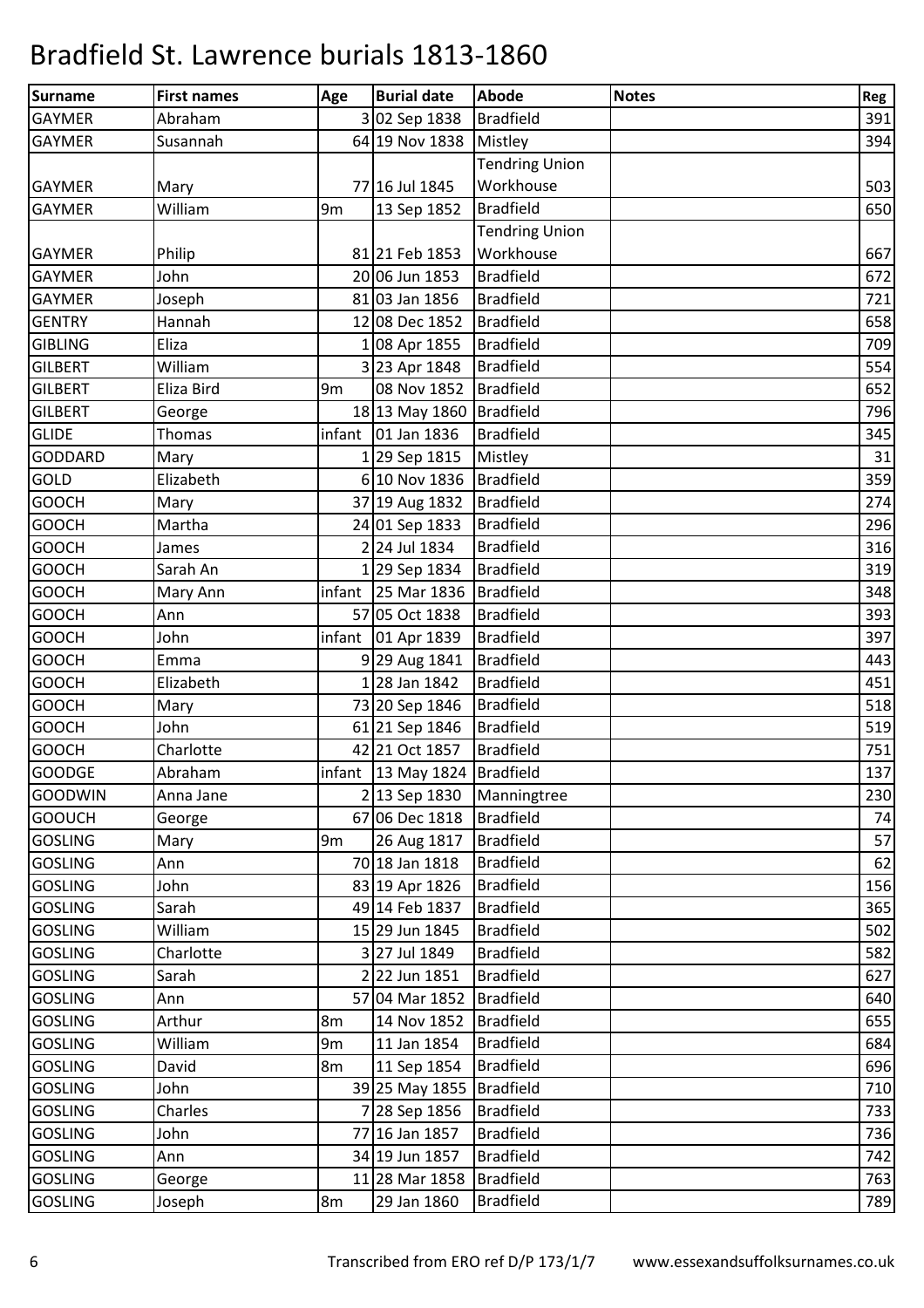| <b>Surname</b> | <b>First names</b> | Age             | <b>Burial date</b>               | Abode                 | <b>Notes</b>                   | Reg |
|----------------|--------------------|-----------------|----------------------------------|-----------------------|--------------------------------|-----|
| GOSS           | Eliza              | infant          | 27 May 1816 Bradfield            |                       |                                | 41  |
| GOSS           | Joseph             |                 | 1 12 Sep 1819                    | <b>Bradfield</b>      |                                | 83  |
| GOSS           | John               |                 | 20 01 May 1821 Bradfield         |                       |                                | 101 |
| GOSS           | Samuel             |                 | 15 31 May 1821   Bradfield       |                       |                                | 104 |
| GOSS           | Mary               |                 | 83 08 Apr 1827                   | <b>Bradfield</b>      |                                | 169 |
| GOSS           | Kezia              | 6m              | 26 Aug 1829                      | <b>Bradfield</b>      |                                | 211 |
| GOSS           | Mary Ann           |                 | 23 21 Apr 1833                   | <b>Bradfield</b>      |                                | 289 |
| GOSS           | Amelia             |                 | 4 13 Aug 1837                    | <b>Bradfield</b>      |                                | 373 |
| GOSS           | John               |                 | infant 10 Sep 1837               | <b>Bradfield</b>      |                                | 375 |
| GOSS           | Fanny              |                 | 29 18 Oct 1840                   | <b>Bradfield</b>      |                                | 426 |
| GOSS           | Susanna            |                 | 10 16 May 1841                   | <b>Bradfield</b>      |                                | 434 |
| GOSS           | Mary               |                 | 74 10 Oct 1845                   | <b>Bradfield</b>      |                                | 507 |
| GOSS           | Robert             |                 | 70 20 Jan 1848                   | <b>Bradfield</b>      |                                | 550 |
| GOSS           | Joseph             |                 | 26 06 Jul 1849                   | <b>Bradfield</b>      |                                | 580 |
| GOSS           | Emma               |                 | 16 24 Jul 1853                   | <b>Bradfield</b>      |                                | 676 |
| GOSS           | John?              |                 | 81 23 Dec 1855                   | <b>Bradfield</b>      |                                | 719 |
| GOSS           | Mary               |                 | 81 02 Sep 1857                   | <b>Bradfield</b>      |                                | 746 |
| <b>GOUCH</b>   | Mary               |                 | 67 21 Oct 1823                   | <b>Bradfield</b>      |                                | 125 |
| <b>GOULD</b>   | Jemima             | 3w              | 05 May 1820                      | Bradfield             |                                | 89  |
| <b>GOULD</b>   | Daniel             | infant          | 03 Mar 1821                      | Bradfield             |                                | 99  |
| <b>GOULD</b>   | Mary               | infant          | 21 Nov 1821                      | <b>Bradfield</b>      |                                | 110 |
| <b>GOULD</b>   | William            |                 | infant $\vert$ 04 Apr 1822       | <b>Bradfield</b>      |                                | 113 |
| <b>GOULD</b>   | Mary               |                 | 6 27 May 1828 Bradfield          |                       |                                | 193 |
| <b>GOULD</b>   | Thomas             |                 | 76 30 Mar 1834   Bradfield       |                       |                                | 312 |
| <b>GOULD</b>   | Susannah           |                 | 79 15 Mar 1837                   | <b>Bradfield</b>      |                                | 367 |
| <b>GOULD</b>   | Sarah              |                 | 30 17 Apr 1840                   | <b>Bradfield</b>      |                                | 413 |
| <b>GOULD</b>   | Thomas             |                 | infant 23 May 1840   Bradfield   |                       |                                | 419 |
| <b>GOULD</b>   | Robert             | 11w             | 27 Oct 1841                      | <b>Bradfield</b>      |                                | 447 |
| <b>GOULD</b>   | Thurzy             |                 | 25 26 Jul 1843                   | <b>Bradfield</b>      |                                | 472 |
| <b>GOULD</b>   | Mary               |                 | 50 10 Sep 1843                   | <b>Bradfield</b>      |                                | 475 |
| <b>GOULD</b>   | Isaac              |                 | 12 15 Dec 1843                   | <b>Bradfield</b>      |                                | 476 |
| <b>GOULD</b>   | James              | 3m              | 02 Feb 1845                      | <b>Bradfield</b>      |                                | 491 |
| GOULD          | Eliza              | 2m              | 16 Aug 1846                      | <b>Bradfield</b>      |                                | 514 |
| <b>GOULD</b>   | Charles            | infant          | 28 Jan 1847                      | <b>Bradfield</b>      |                                | 535 |
| GOULD          | Anna Maria         | infant          | 19 Sep 1847                      | <b>Bradfield</b>      | Out of order, this may be 1846 | 536 |
| <b>GOULD</b>   | Matilda            | infant          | 14 Jul 1848                      | <b>Bradfield</b>      |                                | 556 |
| GOULD          | Sarah              |                 | 23 02 Feb 1848                   | <b>Bradfield</b>      |                                | 567 |
| <b>GOULD</b>   | Arthur             | 4m              | 23 Jun 1849                      | <b>Bradfield</b>      |                                | 579 |
| <b>GOULD</b>   | Eliza              | 10 <sub>m</sub> | 09 Jan 1853                      | <b>Bradfield</b>      |                                | 662 |
| <b>GOULD</b>   | Sarah              |                 | 69 09 Dec 1855                   | <b>Bradfield</b>      |                                | 717 |
| <b>GOULD</b>   | Joseph             |                 | 40 07 Aug 1856                   | <b>Bradfield</b>      |                                | 727 |
|                |                    |                 |                                  | <b>Tendring Union</b> |                                |     |
| <b>GOULD</b>   | William            |                 | 74 06 Dec 1859                   | Workhouse             |                                | 785 |
| <b>GOYMER</b>  | S                  |                 | 39 11 Sep 1814                   | <b>Bradfield</b>      |                                | 23  |
| <b>GRIG</b>    | Mary               |                 | infant 23 Oct 1824               | <b>Bradfield</b>      |                                | 142 |
| <b>GRIGGS</b>  | Mary               |                 | 46 24 Dec 1848                   | <b>Bradfield</b>      |                                | 565 |
| <b>GRIGGS</b>  | Lucy               |                 | 17 18 Mar 1857                   | <b>Bradfield</b>      |                                | 738 |
|                | Charles            |                 |                                  |                       |                                |     |
| <b>GRIMSEY</b> | Benneworth         |                 | infant   01 Sep 1841   Bradfield |                       |                                | 444 |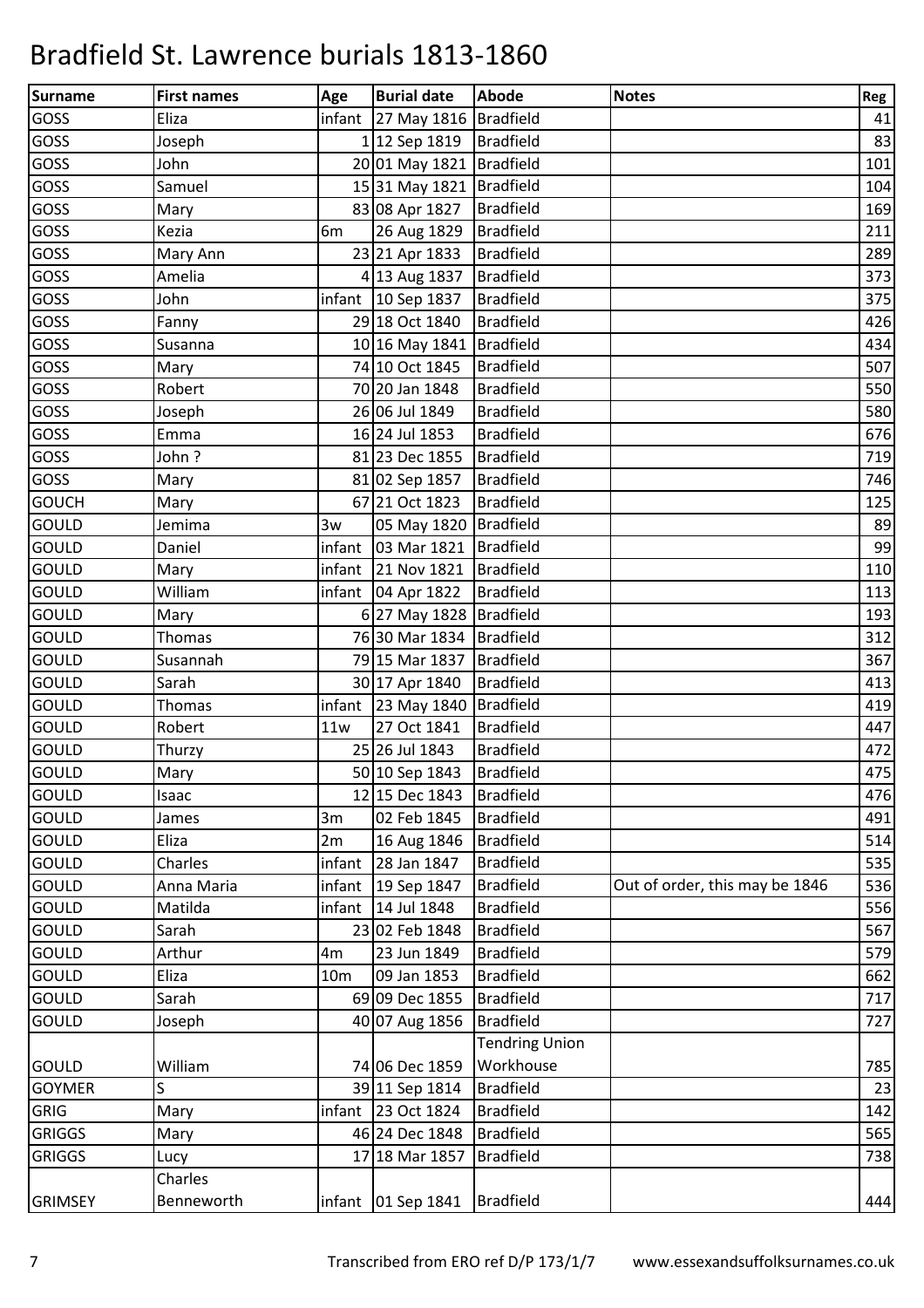| Surname          | <b>First names</b> | Age            | <b>Burial date</b>         | Abode            | <b>Notes</b>  | Reg |
|------------------|--------------------|----------------|----------------------------|------------------|---------------|-----|
| <b>GRIMSEY</b>   | Charlotte          | infant         | 21 Aug 1842                | <b>Bradfield</b> | Twin          | 459 |
| <b>GRIMSEY</b>   | Sarah              | infant         | 26 Aug 1842                | <b>Bradfield</b> | Twin          | 461 |
| <b>GUNN</b>      | John               |                | 331 Mar 1830               | <b>Bradfield</b> |               | 219 |
| <b>GUNN</b>      | Mary Ann           |                | 11 06 Jun 1830             | <b>Bradfield</b> |               | 223 |
| <b>GUNN</b>      | Mary Ann           |                | infant $\vert$ 05 Nov 1833 | <b>Bradfield</b> |               | 299 |
| <b>GUNN</b>      | Hannah             |                | 15 24 Oct 1845             | <b>Bradfield</b> |               | 508 |
| <b>GUNN</b>      | Elizabeth          |                | 21 21 Aug 1849             | <b>Bradfield</b> |               | 584 |
| <b>HALL</b>      | Edward             |                | 46 11 May 1830             | <b>Bradfield</b> |               | 222 |
| <b>HAMMOND</b>   | Susannah           |                | 8 14 Aug 1831              | <b>Bradfield</b> |               | 243 |
| <b>HAMMOND</b>   | Ann                |                | 37 13 Mar 1832             | <b>Bradfield</b> |               | 257 |
| <b>HAMMOND</b>   | William Robert     | infant         | 12 Mar 1840                | <b>Bradfield</b> |               | 411 |
| <b>HAMMOND</b>   | Samuel             |                | 28 30 Nov 1852             | <b>Bradfield</b> |               | 656 |
| <b>HAMMOND</b>   | Elizabeth          |                | 68 28 Sep 1856             | <b>Bradfield</b> |               | 732 |
| <b>HARDY</b>     | Rebecca            |                | 72 07 Jun 1826             | <b>Bradfield</b> | Jakes Hall    | 159 |
| <b>HARDY</b>     | Robert             |                | 81 27 Sep 1832             | <b>Bradfield</b> |               | 277 |
| <b>HARDY</b>     | Emily              |                | 24 19 Jun 1857             | <b>Bradfield</b> |               | 741 |
| <b>HARSENT</b>   | Deborah            |                | 68 13 Jun 1832             | <b>Bradfield</b> |               | 268 |
| <b>HART</b>      | Joseph             |                | 76 28 Mar 1858             | <b>Bradfield</b> |               | 762 |
| <b>HAVEL</b>     | Margaret           |                | 77 08 Oct 1821             | <b>Bradfield</b> |               | 108 |
| <b>HAVERILL</b>  | Benjamin           |                | 78 21 May 1821             | <b>Bradfield</b> |               | 103 |
| <b>HEMPSON</b>   | Clara              | infant         | 17 Mar 1860                | <b>Bradfield</b> |               | 791 |
| <b>HILL</b>      | James              | 6m             | 22 Aug 1826                | <b>Bradfield</b> |               | 162 |
| <b>HOLDEN</b>    | Thomas             |                | 73 03 Nov 1821             | <b>Bradfield</b> |               | 109 |
| <b>HOLDEN</b>    | Leonard            |                | 3 23 Feb 1831              | <b>Bradfield</b> |               | 235 |
| <b>HOLDER</b>    | Elizabeth          |                | 87 13 Oct 1846             | <b>Bradfield</b> |               | 522 |
| <b>HOWARD</b>    | Margaret           |                | 93 27 Sep 1817             | <b>Bradfield</b> |               | 58  |
| <b>HOWARD</b>    | Elizabeth          |                | 111 Feb 1819               | <b>Bradfield</b> |               | 75  |
| <b>HOWARD</b>    | John Kemble        |                | 46 09 Nov 1823             | <b>Bradfield</b> |               | 126 |
| <b>HOWARD</b>    | Susanna            |                | 49 30 Apr 1827             | <b>Bradfield</b> |               | 171 |
| HOWARD           | Alice              | 6 <sub>m</sub> | 12 Mar 1829   Bradfield    |                  |               | 206 |
| <b>HOWARD</b>    | William            |                | 14 29 Apr 1832             | <b>Bradfield</b> |               | 265 |
| <b>HOWARD</b>    | Henry              |                | 11 15 May 1833   Bradfield |                  |               | 290 |
| <b>HOWARD</b>    | George             |                | 3 20 May 1833 Bradfield    |                  |               | 293 |
| <b>HOWARD</b>    | Sarah              |                | 25 25 Oct 1835             | Dovercourt       |               | 342 |
| <b>HOWARD</b>    | Eliza              |                | 4 30 Jan 1836              | <b>Bradfield</b> |               | 346 |
| <b>HOWARD</b>    | George             |                | 78 04 Sep 1836             | <b>Bradfield</b> |               | 355 |
| <b>HOWARD</b>    | Mary               |                | 80 30 Jan 1837             | <b>Bradfield</b> |               | 362 |
| <b>HOWARD</b>    | Edward             |                | 20 16 Aug 1840             | <b>Bradfield</b> |               | 425 |
| <b>HUMPHREYS</b> | Mary Porter        |                | 43 28 Jul 1854             | Felixstowe       |               | 691 |
| <b>HURRAN</b>    | Charles            |                | infant 24 Mar $1841$       | <b>Bradfield</b> |               | 432 |
| JAMES            | Thomas             |                | 36 19 Oct 1814             | Mistley          |               | 26  |
| <b>JAMES</b>     | Elsey              |                | 76 11 Mar 1827             | <b>Bradfield</b> |               | 168 |
| <b>JESSOP</b>    | Mary               |                | 66 18 Apr 1831             | <b>Bradfield</b> |               | 239 |
| <b>JESSUP</b>    | Richard            |                | 17 19 Sep 1818             | <b>Bradfield</b> |               | 71  |
| <b>JOHNSON</b>   | Isaac              |                | 48 02 Jan 1851             | <b>Bradfield</b> |               | 618 |
| <b>JOHNSON</b>   | Isaac              | 6m             | 10 Feb 1856                | Wix              |               | 723 |
| <b>JOHNSON</b>   | Susannah           |                | infant 23 Dec 1859         | <b>Bradfield</b> |               | 788 |
| <b>JOSLING</b>   | Samuel             |                | 70 24 Oct 1853             | <b>Bradfield</b> |               | 679 |
| K[R_][A_]LE      | Mary               |                | 78 21 Sep 1836             | <b>Bradfield</b> | Krale? Keble? | 356 |
|                  |                    |                |                            |                  |               |     |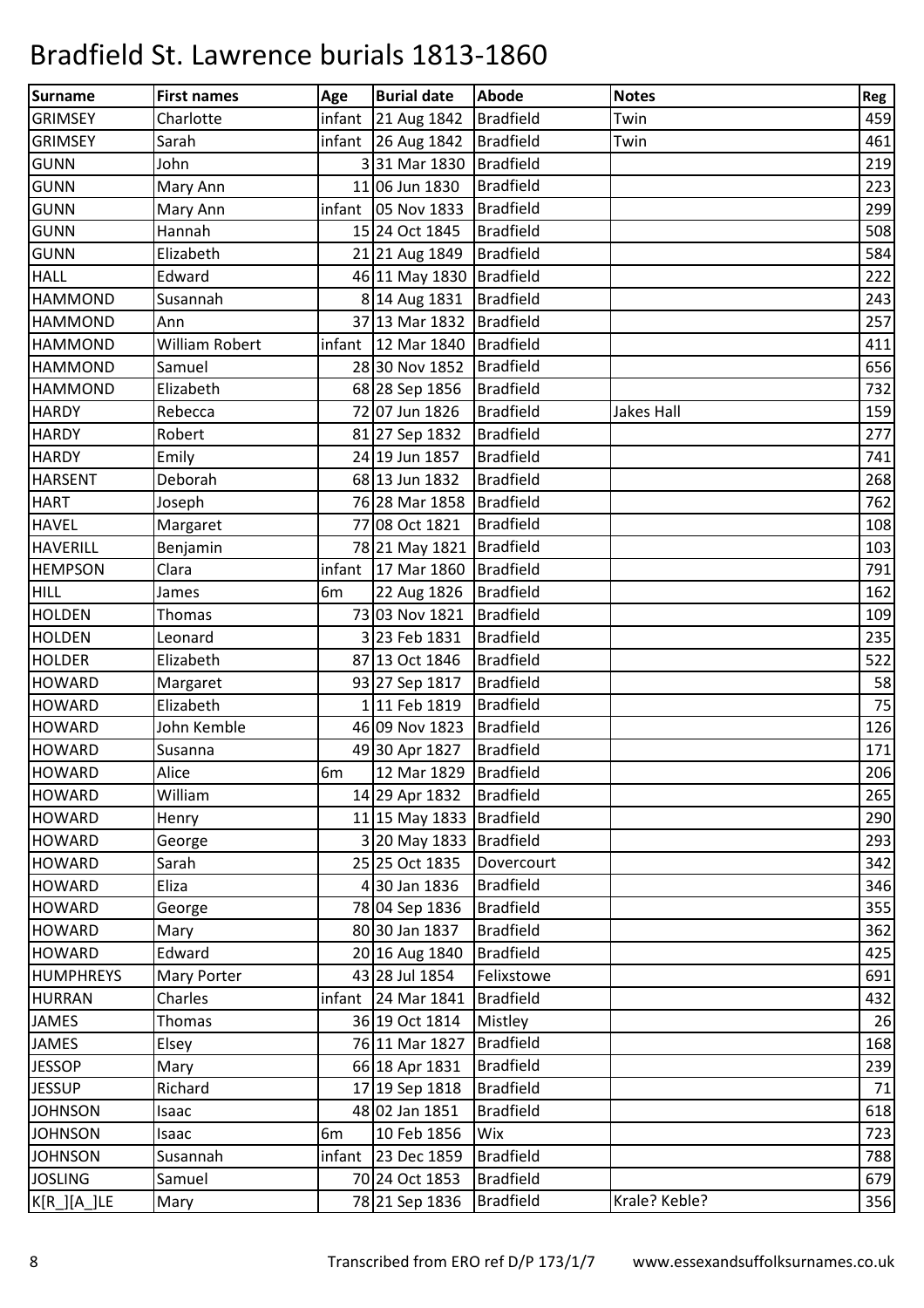| Surname         | <b>First names</b>   | Age    | <b>Burial date</b>   | <b>Abode</b>          | <b>Notes</b>            | Reg          |
|-----------------|----------------------|--------|----------------------|-----------------------|-------------------------|--------------|
| <b>KEEBLE</b>   | Samuel               |        | 78 28 Aug 1820       | <b>Bradfield</b>      |                         | 93           |
|                 |                      |        |                      | <b>Tendring Union</b> |                         |              |
| <b>KEEBLE</b>   | Elizabeth            |        | 70 27 Aug 1860       | Workhouse             |                         | 798          |
| <b>KEMP</b>     | Ann                  |        | 40 12 Jun 1818       | Manningtree           |                         | 67           |
| <b>KERRIDGE</b> | Mary                 |        | 35 22 Oct 1817       | <b>Bradfield</b>      |                         | 60           |
| <b>KERRY?</b>   | Emily                | 6m     | 11 Aug 1854          | <b>Bradfield</b>      |                         | 693          |
| <b>KIDDELL</b>  | Henry                |        | 109 Jan 1850         | <b>Bradfield</b>      |                         | 593          |
| <b>KING</b>     | Daniel               |        | 65 07 Feb 1813       | <b>Bradfield</b>      |                         | $\mathbf{1}$ |
| <b>KING</b>     | Sarah                |        | 39 20 Mar 1816       | Bradfield             |                         | 36           |
| <b>KING</b>     | Isaac                |        | 8 14 Apr 1820        | <b>Bradfield</b>      |                         | 87           |
| <b>KING</b>     | William              |        | infant 02 Sep 1821   | <b>Bradfield</b>      |                         | 107          |
| <b>KING</b>     | Sarah                |        | 49 07 Jan 1822       | <b>Bradfield</b>      |                         | 111          |
| <b>KING</b>     | Mary Ann             | 6m     | 01 Jun 1826          | <b>Bradfield</b>      |                         | 158          |
| <b>KING</b>     | William              |        | 59 03 Jan 1834       | <b>Bradfield</b>      |                         | 302          |
| <b>KING</b>     | Maria                |        | 306 Feb 1834         | <b>Bradfield</b>      |                         | 307          |
| <b>KING</b>     | Eliza                |        | 6 06 Feb 1834        | <b>Bradfield</b>      |                         | 308          |
| <b>KING</b>     | Mary                 |        | 98 21 Oct 1834       | <b>Bradfield</b>      |                         | 320          |
| <b>KING</b>     | Hannah               |        | 40 22 Apr 1835       | <b>Bradfield</b>      |                         | 331          |
| <b>KING</b>     | David                |        | 4 02 Aug 1837        | <b>Bradfield</b>      |                         | 372          |
| <b>KING</b>     | Lucy                 |        | 3 06 Jul 1838        | <b>Bradfield</b>      |                         | 388          |
| <b>KING</b>     | Isaac                |        | infant   19 Sep 1839 | <b>Bradfield</b>      |                         | 405          |
| <b>KING</b>     | Isaac                |        | 7 20 Dec 1840        | <b>Bradfield</b>      |                         | 428          |
| <b>KING</b>     | David                |        | 3 15 Aug 1841        | <b>Bradfield</b>      |                         | 442          |
| <b>KING</b>     | Daniel               |        | 81 01 Nov 1846       | <b>Bradfield</b>      |                         | 524          |
| <b>KING</b>     | John                 |        | 87 14 Feb 1847       | <b>Bradfield</b>      |                         | 538          |
| <b>KING</b>     | Eliza                |        | 17 28 Feb 1849       | <b>Bradfield</b>      |                         | 569          |
| <b>KING</b>     | Sarah                |        | 58 21 Dec 1849       | <b>Bradfield</b>      |                         | 591          |
| <b>KING</b>     | Ann                  |        | 95 12 Aug 1851       | Bradfield             |                         | 630          |
| <b>KING</b>     | Catherine            |        | 75 14 Sep 1851       | Bradfield             |                         | 631          |
| <b>KING</b>     | Eliza                |        | 27 05 Oct 1852       | Bradfield             |                         | 651          |
| <b>KING</b>     | Susannah             | 3m     | 20 Feb 1853          | <b>Bradfield</b>      |                         | 666          |
| <b>KING</b>     | Isaac                |        | 2 21 Nov 1854        | <b>Bradfield</b>      |                         | 703          |
| <b>KING</b>     | James                | 2m     | 30 Sep 1855          | <b>Bradfield</b>      |                         | 715          |
| <b>KING</b>     | James Isaac          |        | 1 27 Mar 1856        | <b>Bradfield</b>      |                         | 725          |
| <b>KING</b>     | John                 |        | 57 25 Jun 1857       | <b>Bradfield</b>      |                         | 743          |
| <b>KING</b>     | George               |        | 78 10 Mar 1858       | <b>Bradfield</b>      |                         | 760          |
| <b>KING</b>     | John                 |        | 24 11 Sep 1859       | <b>Bradfield</b>      |                         | 781          |
| <b>LADBROOK</b> | Mary Ann             |        | 6 08 Aug 1841        | <b>Bradfield</b>      |                         | 441          |
| <b>LADBROOK</b> | John Peter           | 3m     | 11 Feb 1843          | <b>Bradfield</b>      |                         | 467          |
| <b>LADBROOK</b> | Susannah             |        | 4 08 Dec 1850        | <b>Bradfield</b>      |                         | 616          |
| LADBROOKE       | Rebecca              | 6m     | 18 Jul 1835          | <b>Bradfield</b>      |                         | 337          |
| LANGLEY         | George               |        | 60 29 Dec 1827       | <b>Bradfield</b>      |                         | 187          |
| LANGLEY         | Charlotte            |        | 32 23 Oct 1836       | <b>Bradfield</b>      |                         | 358          |
| LANGLEY         | Joseph               |        | 209 Feb 1845         | <b>Bradfield</b>      |                         | 492          |
| <b>LANGLEY</b>  | Joseph               |        | 53 23 Jan 1848       | <b>Bradfield</b>      |                         | 552          |
|                 |                      |        |                      |                       | Abode 2 parishes one in |              |
| <b>LAWRENCE</b> | <b>Edwin Cousins</b> | infant | 21 Jul 1844          |                       | Middlesex               | 484          |
| LITTLE          | Elizabeth            |        | 83 14 Jul 1822       | <b>Bradfield</b>      |                         | 114          |
| <b>LITTLE</b>   | Paul                 |        | 82 29 Aug 1832       | <b>Bradfield</b>      |                         | 275          |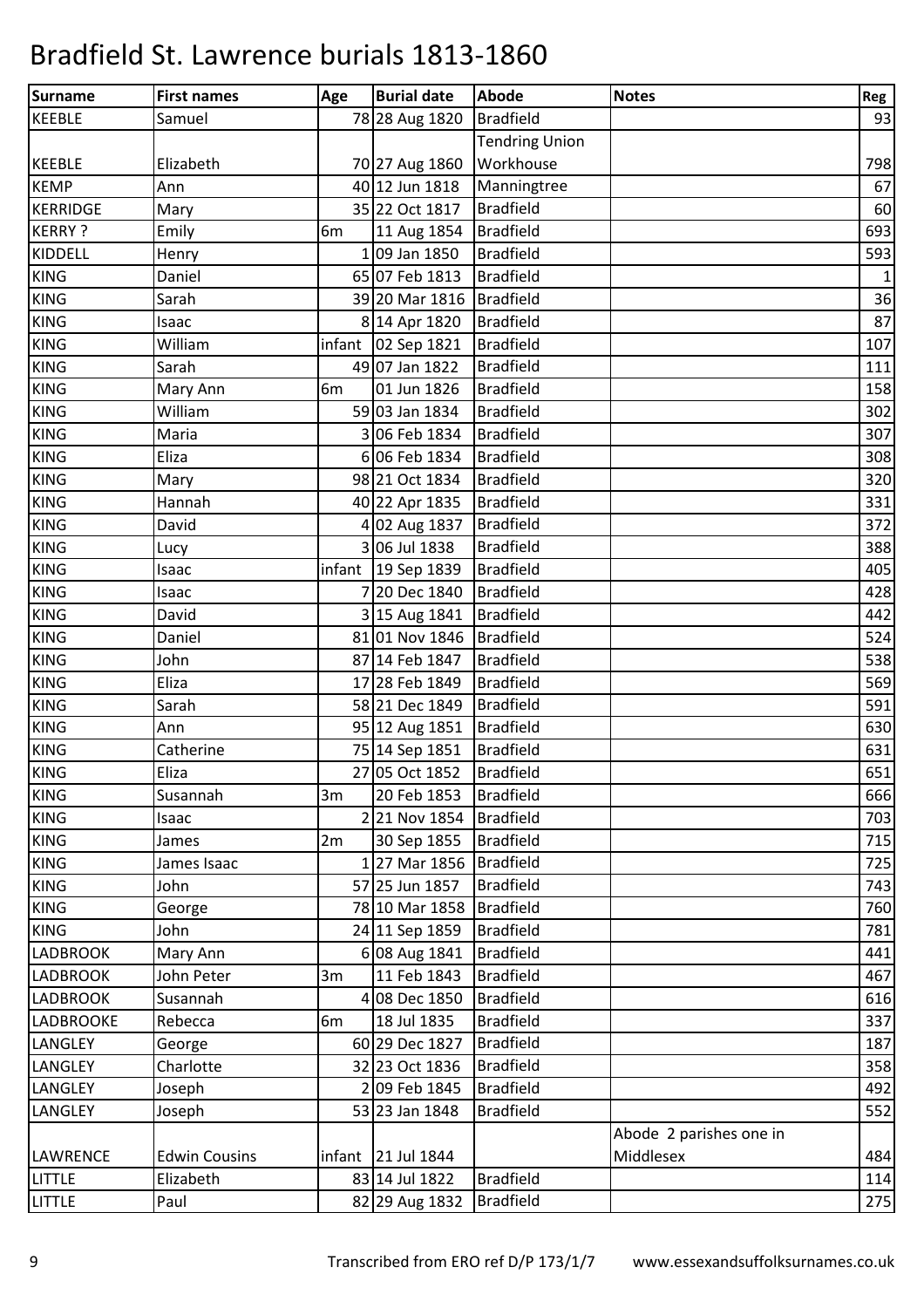| Surname          | <b>First names</b> | Age | <b>Burial date</b>         | <b>Abode</b>     | <b>Notes</b>       | Reg            |
|------------------|--------------------|-----|----------------------------|------------------|--------------------|----------------|
| <b>LONGLEY</b>   | Mary               |     | 75 17 Mar 1818             | <b>Bradfield</b> |                    | 64             |
| <b>LORD</b>      | Mary               |     | 59 12 Sep 1839             | <b>Bradfield</b> | Wife of James      | 404            |
| <b>LORD</b>      | James              |     | 72 04 Feb 1842             | <b>Bradfield</b> |                    | 453            |
| <b>LORD</b>      | Lockwood           |     | 22 15 Aug 1843             | <b>Bradfield</b> |                    | 473            |
| <b>LORD</b>      | Ann                |     | 26 03 Jan 1847             | <b>Bradfield</b> |                    | 529            |
| <b>LORD</b>      | Harriett Ann       |     | infant 17 Jan 1847         | <b>Bradfield</b> |                    | 532            |
| LOTT             | Hannah             |     | 21 15 Aug 1830             | <b>Bradfield</b> |                    | 227            |
| LOTT             | John               |     | 66 10 May 1835             | <b>Bradfield</b> |                    | 333            |
| LOTT             | Mary               |     | 71 02 Aug 1837             | <b>Bradfield</b> |                    | 371            |
| <b>LOTT</b>      | William            |     | 84 13 Feb 1849             | <b>Bradfield</b> |                    | 568            |
| <b>LOTT</b>      | Emma               |     | 16 24 Feb 1856             | <b>Bradfield</b> |                    | 724            |
| <b>LOTT</b>      | Sarah              |     | 31 15 Feb 1858             | <b>Bradfield</b> |                    | 757            |
| <b>LOTT</b>      | Mary               |     | 90 18 Dec 1859             | <b>Bradfield</b> |                    | 787            |
| <b>LOWNDES</b>   | Susannah           |     | 58 15 Jun 1841             | <b>Bradfield</b> |                    | 435            |
| <b>LOWNDS</b>    | John               |     | 62 24 Jan 1832             | <b>Bradfield</b> |                    | 252            |
| <b>LOWNDS</b>    | Miriam             |     | 33 06 May 1848             | <b>Bradfield</b> |                    | 555            |
| <b>LUCAS</b>     | <b>Thomas</b>      |     | 23 28 May 1819   Bradfield |                  |                    | 79             |
| <b>LUCAS</b>     | George             |     | 20 15 Sep 1823             | <b>Bradfield</b> |                    | 124            |
| <b>LUMLEY</b>    | Robert             |     | 303 Jan 1847               | <b>Bradfield</b> |                    | 530            |
| <b>LUNGLEY</b>   | Samuel             |     | 72 06 Apr 1813             | <b>Bradfield</b> |                    | $\overline{2}$ |
| <b>LUNGLEY</b>   | William            |     | 21 29 Aug 1819             | <b>Bradfield</b> |                    | 82             |
| <b>LUNGLEY</b>   | Stephen            | 2w  | 27 Aug 1828                | <b>Bradfield</b> |                    | 198            |
| <b>LUNGLEY</b>   | Joseph             |     | 21 22 Sep 1831             | <b>Bradfield</b> |                    | 247            |
| <b>LUNGLEY</b>   | George             |     | 10 17 Sep 1844             | <b>Bradfield</b> |                    | 485            |
| <b>LUNGLEY</b>   | John               |     | 14 26 Mar 1845             | <b>Bradfield</b> |                    | 497            |
| <b>LUNGLEY</b>   | Mary Ann           |     | 18 27 May 1846   Bradfield |                  |                    | 512            |
| <b>LUNGLEY</b>   | John               |     | 47 05 Jan 1848             | <b>Bradfield</b> |                    | 548            |
| <b>LUNGLEY</b>   | Charles            |     | infant 12 Jan 1848         | <b>Bradfield</b> |                    | 549            |
| LUNGLEY          | Rose               |     | 85 14 Apr 1850             | <b>Bradfield</b> |                    | 603            |
| <b>LUNGLEY</b>   | James              |     | 55 20 Oct 1857             | <b>Bradfield</b> |                    | 750            |
| <b>LUNGLEY</b>   | Mary Ann           |     | 21 19 Apr 1859             | <b>Bradfield</b> |                    | 770            |
| <b>LYNETT</b>    | Sarah Ann Watts    |     | 13 10 Apr 1853             | Mistley          |                    | 670            |
| <b>MAGENT</b>    | Henry              |     | $infant$ 22 Jan 1822       | <b>Bradfield</b> |                    | 112            |
| <b>MAGENT</b>    | Phoebe             |     | 27 13 Feb 1830             | <b>Bradfield</b> |                    | 217            |
| <b>MAGENT</b>    | Mehetabel          |     | 5 23 Mar 1830              | <b>Bradfield</b> |                    | 218            |
| <b>MANN</b>      | Geo Kirley         |     | infant 10 Sep 1856         | <b>Bradfield</b> |                    | 731            |
| <b>MARCHANT</b>  | Alice Maria        | 14m | 28 Sep 1857                | <b>Bradfield</b> |                    | 748            |
| <b>MARKHAM</b>   | William            |     | 82 23 Apr 1834             | <b>Bradfield</b> |                    | 313            |
| <b>MARKHAM</b>   | William            |     | 65 30 Mar 1851             | <b>Bradfield</b> |                    | 623            |
| <b>MARVEN</b>    | Edward             |     | 71 27 Mar 1823             | Lawford          |                    | 122            |
| <b>MASON</b>     | William            | 8m  | 18 Aug 1831                | <b>Bradfield</b> |                    | 244            |
| <b>MASTERSON</b> | Eliza              |     | 31 04 Jan 1832             | <b>Bradfield</b> |                    | 250            |
| <b>MASTERSON</b> | William            |     | 4 14 Feb 1841              | <b>Bradfield</b> |                    | 431            |
| <b>MAY</b>       | Thomas             |     | 33 06 Aug 1854             | <b>Bradfield</b> | By coroner's order | 692            |
| <b>MAYHEW</b>    | John               |     | 40 09 Mar 1831             | <b>Bradfield</b> |                    | 237            |
| <b>MILLION</b>   | Margaret           |     | 50 10 Apr 1821             | <b>Bradfield</b> |                    | 100            |
| <b>MILLS</b>     | John               |     | infant 17 Feb 1814         | <b>Bradfield</b> |                    | 13             |
| <b>MILLS</b>     | Ann                |     | 33 04 Mar 1814             | <b>Bradfield</b> |                    | 14             |
| <b>MINN</b>      | Elizabeth          |     | 19 03 Sep 1827             | <b>Bradfield</b> |                    | 180            |
|                  |                    |     |                            |                  |                    |                |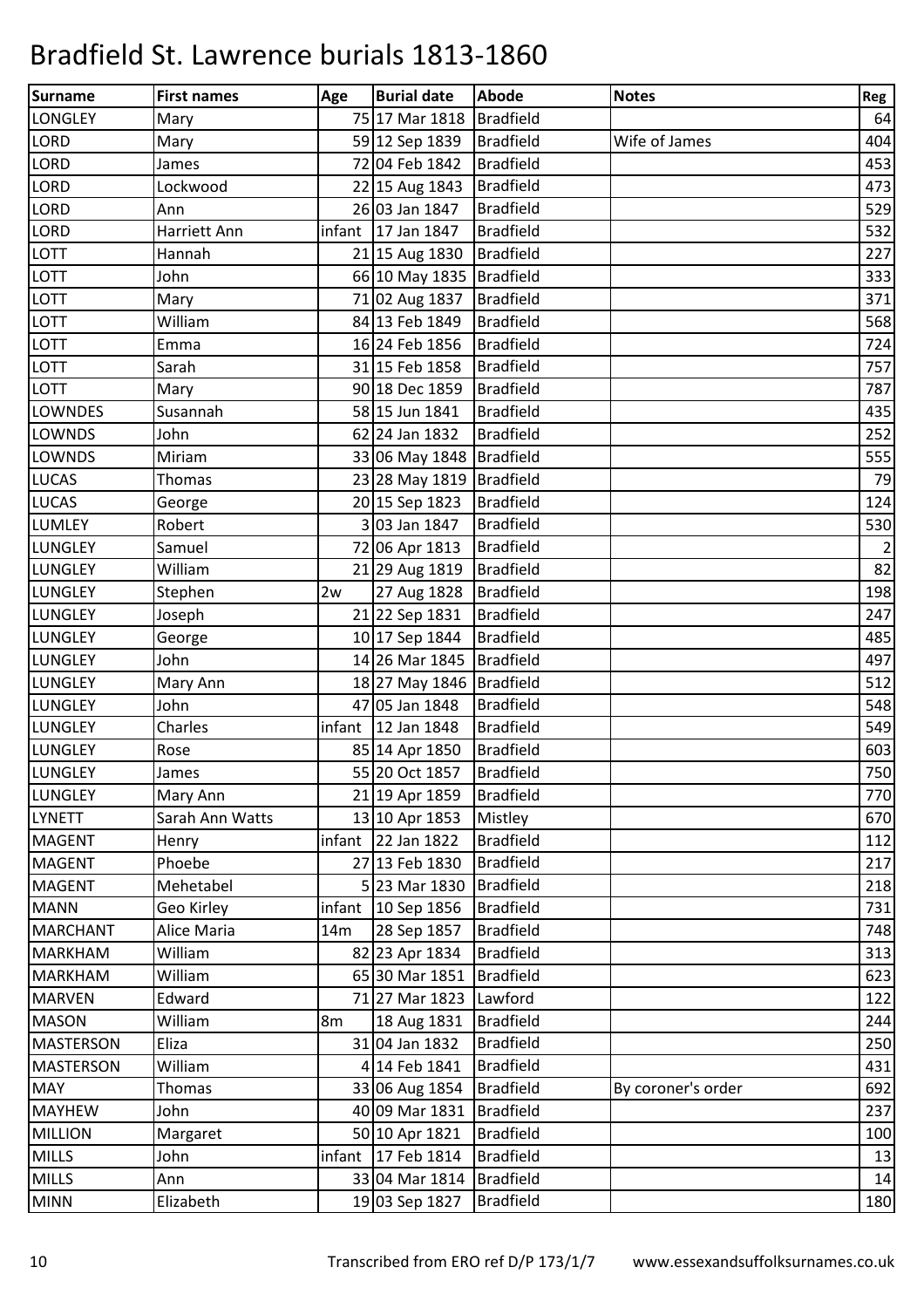| Surname           | <b>First names</b> | Age             | <b>Burial date</b>          | <b>Abode</b>          | <b>Notes</b>                       | Reg         |
|-------------------|--------------------|-----------------|-----------------------------|-----------------------|------------------------------------|-------------|
|                   |                    |                 |                             |                       | Vault S.W corner ofvestry found 8- |             |
|                   |                    |                 |                             |                       | 9-56 with 3 other coffins          |             |
| <b>MONTGOMERY</b> | Charlotte          |                 | 60 20 Oct 1837              | Harwich               | presumed family vault              | 377         |
| <b>MOOR</b>       | Matilda            |                 | 14 11 Dec 1846              | <b>Bradfield</b>      |                                    | 528         |
| <b>MOOR</b>       | George             |                 | 10 27 Jan 1847              | <b>Bradfield</b>      |                                    | 534         |
| <b>MOOR</b>       | William            |                 | 21 01 Jun 1852              | <b>Bradfield</b>      |                                    | 645         |
| <b>MOOR</b>       | John               | 1 <sub>m</sub>  | 12 Dec 1854                 | Mistley               |                                    | 706         |
| <b>MOOR</b>       | Emma               |                 | 18 12 Jun 1859              | Mistley               |                                    | 774         |
| <b>MOOR</b>       | Emma               |                 | infant 17 Aug 1859          | Mistley               |                                    | 779         |
| <b>MOORE</b>      | George             |                 | 13 15 Aug 1832              | <b>Bradfield</b>      |                                    | 273         |
| <b>MORGAN</b>     | Mary               |                 | infant 28 Jul 1813          | <b>Bradfield</b>      |                                    | $\mathsf S$ |
| <b>MORGAN</b>     | Mary               |                 | infant $\sqrt{24}$ Aug 1814 | <b>Bradfield</b>      |                                    | 22          |
| <b>MORGAN</b>     | John               | infant          | 02 Sep 1824                 | <b>Bradfield</b>      |                                    | 141         |
| <b>MORGAN</b>     | William            | infant          | 17 Jul 1825                 | <b>Bradfield</b>      |                                    | 151         |
| <b>MORGAN</b>     | Elizabeth          | 10 <sub>m</sub> | 19 May 1833                 | <b>Bradfield</b>      |                                    | 292         |
| <b>MORGAN</b>     | Elizabeth          | infant          | 20 Aug 1835                 | <b>Bradfield</b>      |                                    | 338         |
| <b>MORGAN</b>     | John               |                 | 77 20 Dec 1835              | <b>Bradfield</b>      |                                    | 343         |
| <b>MORGAN</b>     | Mary               |                 | 83 21 Apr 1844              | <b>Bradfield</b>      |                                    | 480         |
| <b>MORGAN</b>     | Hannah             |                 | 22 02 Dec 1846              | <b>Bradfield</b>      |                                    | 527         |
| <b>MORGAN</b>     | John               |                 | 35 05 Aug 1851              | <b>Bradfield</b>      |                                    | 629         |
| <b>MORGAN</b>     | Ann                |                 | 4 11 Jan 1852               | Mistley               |                                    | 636         |
| <b>MORGAN</b>     | Elizabeth          |                 | 55 17 Jul 1854              | <b>Bradfield</b>      |                                    | 690         |
|                   |                    |                 |                             | <b>Tendring Union</b> |                                    |             |
| <b>MORGAN</b>     | Ann                |                 | 3 07 Mar 1860               | Workhouse             |                                    | 790         |
| <b>MORSLEY</b>    | John               |                 | 55 18 Oct 1827              | Wix                   |                                    | 183         |
| <b>MORSLEY</b>    | Mary               |                 | 39 09 Apr 1839              | Bradfield             |                                    | 398         |
| <b>MORSLEY</b>    | James              |                 | 38 02 May 1860              | Bradfield             |                                    | 795         |
| <b>MOSLEY</b>     | Isaac              |                 | 16 07 Jun 1840              | <b>Bradfield</b>      |                                    | 422         |
| <b>NORMAN</b>     | James              |                 | 46 09 May 1824 Bradfield    |                       |                                    | 136         |
| <b>NUNN</b>       | Robert             |                 | 45 28 Jan 1817              | Bradfield             |                                    | 47          |
| NUNN              | Robert             |                 | 20 05 Sep 1822              | <b>Bradfield</b>      |                                    | 115         |
| <b>NUNN</b>       | Susan              |                 | 67 14 Jan 1823              | <b>Bradfield</b>      |                                    | 120         |
| <b>NUNN</b>       | Mary               |                 | 55 05 Dec 1825              | <b>Bradfield</b>      |                                    | 152         |
| <b>NUNN</b>       | William            |                 | 81 16 May 1833              | Bradfield             |                                    | 291         |
| <b>NUNN</b>       | Susannah           |                 | 37 31 Jan 1838              | <b>Bradfield</b>      |                                    | 382         |
| <b>NUNN</b>       | Thomas             |                 | 58 30 Dec 1841              | <b>Bradfield</b>      |                                    | 448         |
| <b>NUNN</b>       | Daniel             |                 | infant   09 Feb 1858        | <b>Bradfield</b>      |                                    | 754         |
| <b>NUNN</b>       | Amelia             |                 | infant 09 Feb 1858          | <b>Bradfield</b>      |                                    | 755         |
| <b>NUNN</b>       | George             |                 | 64 06 May 1858 Bradfield    |                       |                                    | 764         |
| <b>OFFICE</b>     | Robert             |                 | 7 03 Oct 1856               | <b>Bradfield</b>      |                                    | 734         |
| <b>OFFORD</b>     | Eliza              |                 | infant 19 Mar 1839          | <b>Bradfield</b>      |                                    | 396         |
| <b>OFFORD</b>     | Elizabeth          |                 | 52 16 May 1839              | <b>Bradfield</b>      |                                    | 401         |
| <b>OFFORD</b>     | George             | 2m              | 02 May 1840 Bradfield       |                       |                                    | 418         |
| <b>OFFORD</b>     | Mahala             |                 | 31 21 Jun 1844              | <b>Bradfield</b>      |                                    | 483         |
| <b>OFFORD</b>     | Abraham            |                 | 62 28 Nov 1847              | <b>Bradfield</b>      |                                    | 545         |
| <b>OFFORD</b>     | George             |                 | 5 01 Jan 1849               | <b>Bradfield</b>      |                                    | 566         |
| <b>OFFORD</b>     | John               |                 | 18 03 Feb 1850              | <b>Bradfield</b>      |                                    | 597         |
| <b>OFFORD</b>     | Eliza              |                 | 1 16 Mar 1851               | <b>Bradfield</b>      |                                    | 622         |
| <b>OFFORD</b>     | David              |                 | 18 01 Feb 1853              | <b>Bradfield</b>      |                                    | 665         |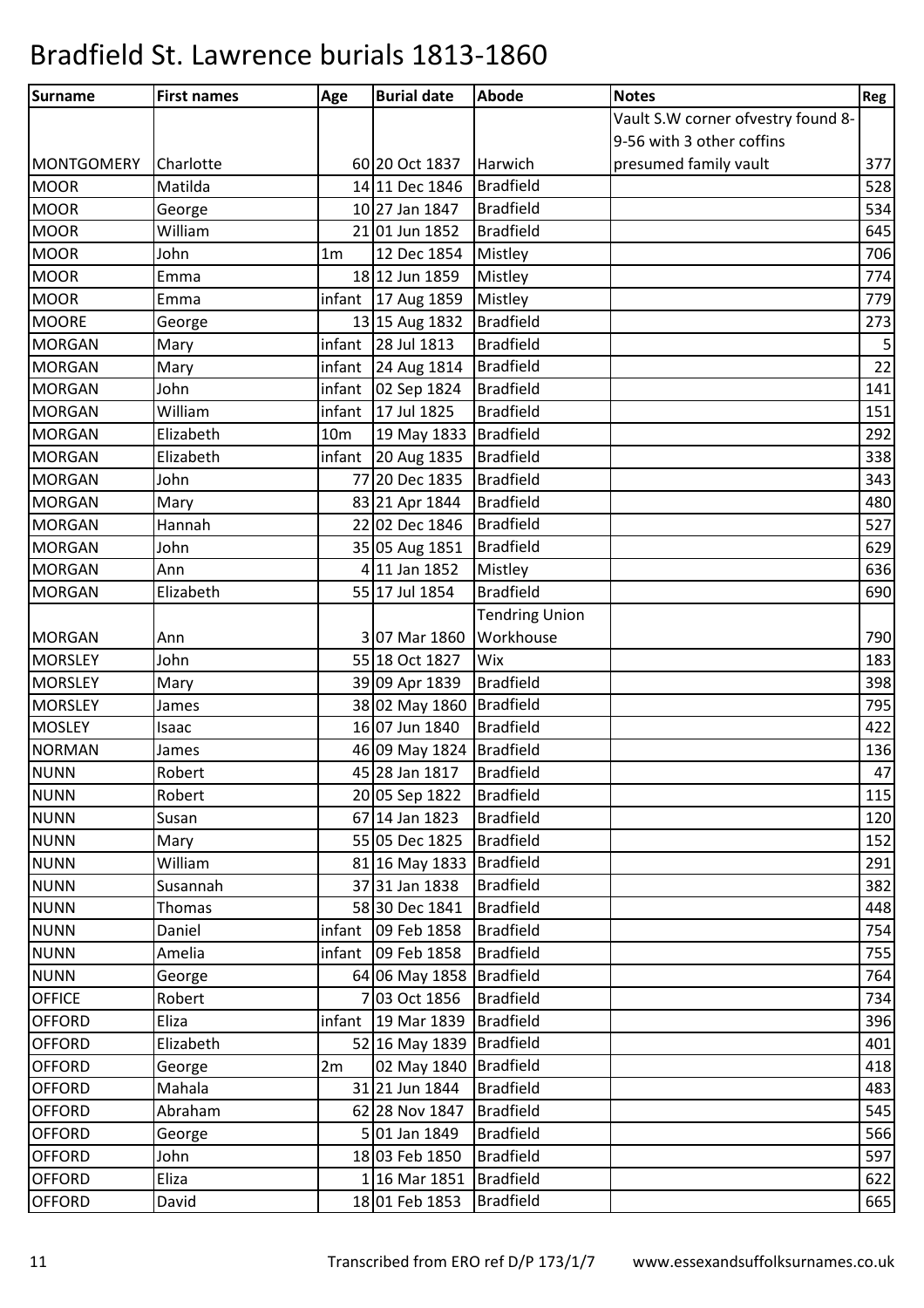| Surname          | <b>First names</b> | Age             | <b>Burial date</b>         | <b>Abode</b>     | <b>Notes</b> | Reg |
|------------------|--------------------|-----------------|----------------------------|------------------|--------------|-----|
| <b>OFFORD</b>    | David              | 7 <sub>m</sub>  | 29 Apr 1860                | <b>Bradfield</b> |              | 794 |
| <b>ORFORD</b>    | Hannah             |                 | infant 18 May 1823         | Bradfield        |              | 123 |
| <b>ORFORD</b>    | Elizabeth          |                 | 82 27 Feb 1833             | <b>Bradfield</b> |              | 284 |
| <b>OSBORNE</b>   | Ann                |                 | 79 27 Sep 1846             | <b>Bradfield</b> |              | 520 |
| <b>OSBORNE</b>   | Thomas             |                 | 86 26 May 1850             | <b>Bradfield</b> |              | 605 |
| <b>PAIN</b>      | John               |                 | 72 05 Oct 1832             | <b>Bradfield</b> |              | 278 |
| PAIN             | Rose               |                 | 81 03 Oct 1844             | Harwich          |              | 486 |
| <b>PALMER</b>    | Peter              |                 | 66 14 Jun 1816             | <b>Bradfield</b> |              | 43  |
| <b>PALMER</b>    | Elizabeth          |                 | 74 06 Jul 1827             | Manningtree      |              | 175 |
| <b>PARMENTER</b> | John               |                 | 33 27 Mar 1840             | <b>Bradfield</b> |              | 412 |
| <b>PAUL</b>      | Thomas             |                 | 9 10 Apr 1839              | <b>Bradfield</b> |              | 400 |
| <b>PAYNE</b>     | Mary               |                 | 75 20 Aug 1834             | <b>Bradfield</b> |              | 318 |
| <b>PAYNE</b>     | Mary               |                 | 34 08 Jul 1840             | <b>Bradfield</b> |              | 424 |
| PLUMMER          | John               |                 | 79 13 Jun 1818             | <b>Bradfield</b> |              | 68  |
| PO*TER           | William            |                 | 55 23 Mar 1845             | Mistley          |              | 496 |
| <b>POLLEY</b>    | William            |                 | infant 20 Jun 1835         | <b>Bradfield</b> |              | 336 |
| <b>POLLEY</b>    | Peter              |                 | 12 04 Aug 1841             | <b>Bradfield</b> |              | 439 |
| <b>POLLEY</b>    | Sarah              |                 | 18 10 Jul 1842             | <b>Bradfield</b> |              | 458 |
| <b>POLLEY</b>    | Sarah              |                 | 53 01 Sep 1850             | <b>Bradfield</b> |              | 611 |
| <b>POLLEY</b>    | William            |                 | 80 25 Jun 1854             | <b>Bradfield</b> |              | 688 |
| <b>POLLY</b>     | Jacob              |                 | 35 31 May 1826             | <b>Mistley</b>   |              | 157 |
| <b>POLLY</b>     | Edward             |                 | 1 14 Aug 1859              | <b>Bradfield</b> |              | 778 |
| <b>PORTER</b>    | William            |                 | 2 24 Apr 1820              | <b>Bradfield</b> |              | 88  |
| <b>PORTER</b>    | William            |                 | 67 23 Jan 1824             | <b>Bradfield</b> |              | 131 |
| <b>PORTER</b>    | Philip             | 18 <sub>m</sub> | 23 Mar 1836                | <b>Bradfield</b> |              | 347 |
| <b>PORTER</b>    | Enoch              |                 | 10 23 Jan 1838             | <b>Bradfield</b> |              | 381 |
| <b>PORTER</b>    | Elizabeth          |                 | 54 01 Aug 1845             | Harwich          |              | 504 |
| <b>PORTER</b>    | Elizabeth          |                 | 96 10 Oct 1850             | <b>Bradfield</b> |              | 614 |
| <b>PORTER</b>    | Jonathan           |                 | 67 07 Jun 1853             | <b>Bradfield</b> |              | 673 |
| <b>PORTER</b>    | Mary               |                 | 72 23 Jan 1859             | <b>Bradfield</b> |              | 768 |
| <b>POTTER</b>    | William            |                 | 87 23 Mar 1828   Bradfield |                  |              | 191 |
| <b>POTTER</b>    | Thomas             |                 | 54 15 Mar 1845             | <b>Bradfield</b> |              | 494 |
| <b>POWL</b>      | Mary               |                 | 23 17 Sep 1822             | <b>Bradfield</b> |              | 116 |
| <b>PRATT</b>     | Edward             |                 | 15 26 Jun 1834             | <b>Bradfield</b> | Workhouse    | 315 |
| <b>PRIOR</b>     | Elizabeth          |                 | 73 23 Jan 1848             | <b>Bradfield</b> |              | 551 |
| <b>PRIOR</b>     | John               |                 | 73 11 Nov 1852             | <b>Bradfield</b> |              | 653 |
| <b>PRIOR</b>     | Daniel             |                 | infant 04 Oct 1854         | <b>Bradfield</b> |              | 701 |
| <b>PRYCE</b>     | David F            |                 | 49 18 Dec 1823             | <b>Bradfield</b> |              | 128 |
| <b>PRYOR</b>     | Sarah              |                 | 20 25 Apr 1836             | <b>Bradfield</b> |              | 350 |
| <b>PRYOR</b>     | Hannah             |                 | 72 14 Oct 1856             | <b>Bradfield</b> |              | 735 |
| <b>PRYOR</b>     | Joseph             |                 | 39 09 Aug 1857             | <b>Bradfield</b> |              | 744 |
| <b>PUXLEY</b>    | <b>Willis</b>      | 18 <sub>m</sub> | 09 Jan 1852                | <b>Bradfield</b> |              | 635 |
| RAINBAIRD        | Mary Ann           |                 | 14 08 Nov 1846             | <b>Bradfield</b> |              | 525 |
| RAINBERD         | Mary Ann Elizh     | 5m              | 19 Aug 1849                | <b>Bradfield</b> |              | 583 |
| RAMBAIRD         | Eliza              |                 | 7 20 Jun 1841              | <b>Bradfield</b> |              | 437 |
| <b>RATFORD</b>   | Elizabeth          |                 | 25 04 Dec 1836             | <b>Bradfield</b> |              | 361 |
| <b>REED</b>      | Mary               |                 | 80 27 Apr 1845             | <b>Bradfield</b> |              | 499 |
| <b>REED</b>      | William            |                 | 83 14 Mar 1852             | <b>Bradfield</b> |              | 641 |
| <b>REVETT</b>    | John               |                 | 39 02 Nov 1828             | Mistley          |              | 202 |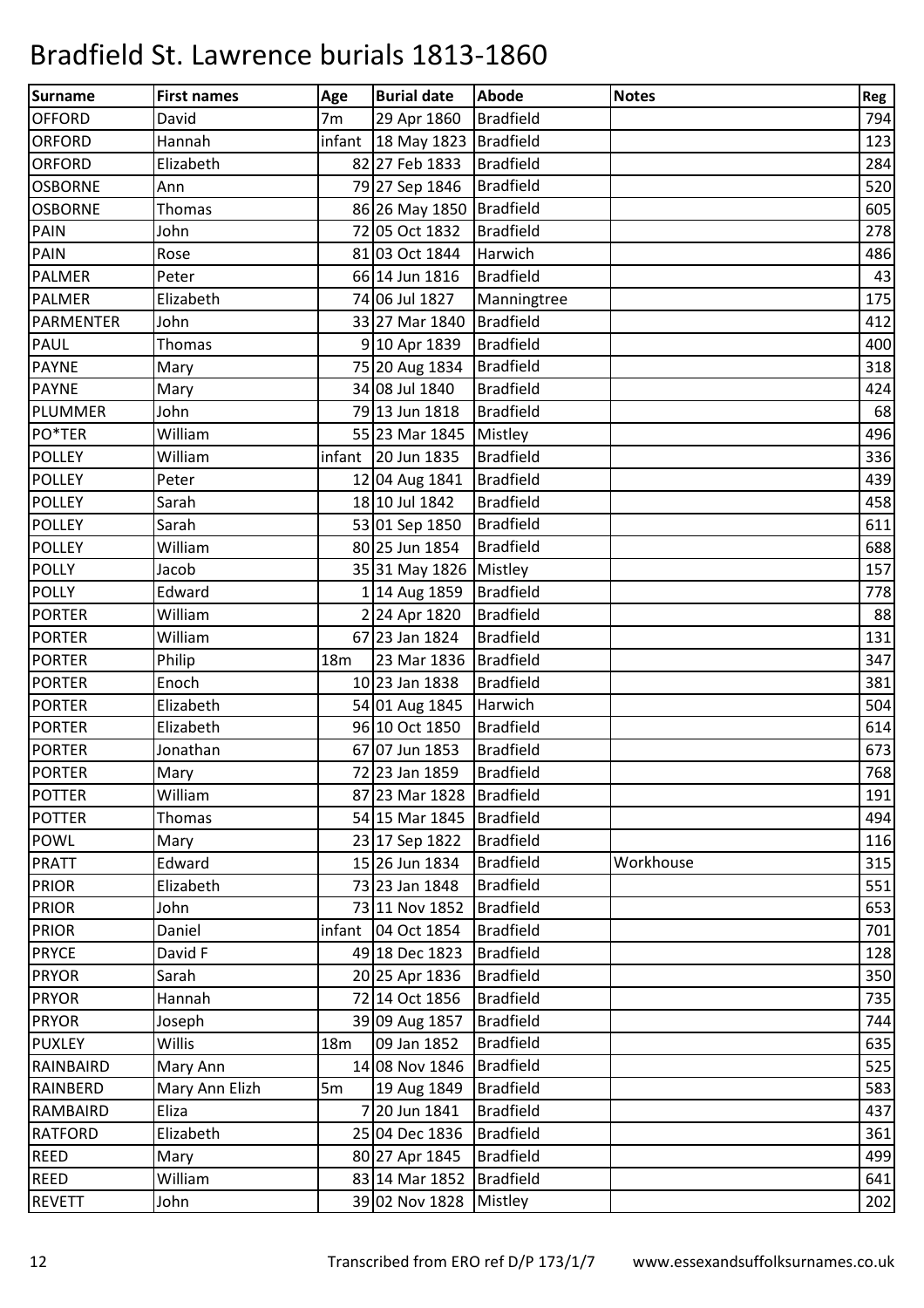| Surname          | <b>First names</b> | Age             | <b>Burial date</b>       | <b>Abode</b>     | <b>Notes</b> | Reg |
|------------------|--------------------|-----------------|--------------------------|------------------|--------------|-----|
| <b>RIINCH</b>    | Mary               |                 | 61 27 Feb 1820           | <b>Bradfield</b> |              | 85  |
| <b>RIVETT</b>    | Susannah           |                 | 8 16 Feb 1834            | <b>Bradfield</b> |              | 310 |
| <b>RIX</b>       | Philip             |                 | 78 10 Dec 1820           | <b>Bradfield</b> |              | 97  |
| <b>ROBERTSON</b> | James              |                 | 74 11 Mar 1825           | <b>Bradfield</b> |              | 144 |
| <b>ROBERTSON</b> | William            | 9 <sub>m</sub>  | 15 Mar 1825 Bradfield    |                  |              | 148 |
| <b>ROBINSON</b>  | Mary               |                 | 59 02 Mar 1815           | <b>Bradfield</b> |              | 28  |
| <b>ROBINSON</b>  | Phoebe             | 11 <sub>m</sub> | 20 Nov 1818              | <b>Bradfield</b> |              | 72  |
| <b>ROBINSON</b>  | Robert             | infant          | 19 Nov 1820              | Bradfield        |              | 96  |
| <b>ROBINSON</b>  | William            |                 | infant   08 Jul 1828     | <b>Bradfield</b> |              | 195 |
| <b>ROBINSON</b>  | William            |                 | 24 03 Aug 1832           | <b>Bradfield</b> |              | 271 |
| <b>ROBINSON</b>  | Mehitabel          |                 | 63 18 Jun 1835           | <b>Bradfield</b> |              | 335 |
| <b>ROBINSON</b>  | Hannah             | 7 <sub>m</sub>  | 17 Feb 1848              | <b>Bradfield</b> |              | 553 |
| <b>ROBINSON</b>  | George             |                 | 120 Jan 1850             | <b>Bradfield</b> |              | 596 |
| <b>ROBINSON</b>  | Mary               |                 | 49 12 Jun 1853           | <b>Bradfield</b> |              | 674 |
| <b>ROBINSON</b>  | James              |                 | 23 20 Nov 1859           | <b>Bradfield</b> |              | 782 |
| <b>ROWLAN?</b>   | David              |                 | 73 12 Nov 1847           | <b>Bradfield</b> |              | 543 |
| <b>ROWLAND</b>   | Sarah              |                 | 20 30 Jun 1817           | <b>Bradfield</b> |              | 55  |
| <b>ROWLAND</b>   | Daniel             |                 | 64 11 Apr 1818           | <b>Bradfield</b> |              | 66  |
| <b>ROWLAND</b>   | Nathaniel          |                 | 40 24 Nov 1818           | <b>Bradfield</b> |              | 73  |
| <b>ROWLAND</b>   | Sophia             |                 | 32 15 Feb 1828           | <b>Bradfield</b> |              | 189 |
| <b>ROWLAND</b>   | Sarah              | 6d              | 15 Feb 1828              | <b>Bradfield</b> |              | 190 |
| <b>ROWLAND</b>   | Ann                |                 | 68 25 Jan 1830           | <b>Bradfield</b> |              | 215 |
| <b>ROWLAND</b>   | David              |                 | 17 04 Apr 1830           | <b>Bradfield</b> |              | 220 |
| <b>ROWLAND</b>   | Samuel             |                 | 2 09 Dec 1834            | <b>Bradfield</b> |              | 321 |
| <b>ROWLAND</b>   | David              |                 | 4 06 Jan 1835            | <b>Bradfield</b> |              | 324 |
| <b>ROWLAND</b>   | David              |                 | 33 16 Jan 1835           | <b>Bradfield</b> |              | 327 |
| <b>ROWLAND</b>   | John               |                 | 28 12 Jun 1850           | <b>Bradfield</b> |              | 608 |
| <b>ROWLAND</b>   | Mary               |                 | 74 18 Apr 1851           | <b>Bradfield</b> |              | 624 |
| <b>ROWLAND</b>   | Daniel             |                 | 73 22 Sep 1855           | <b>Bradfield</b> |              | 714 |
| <b>ROWLAND</b>   | Mary Ann           |                 | 66 08 Jun 1859           | <b>Bradfield</b> |              | 773 |
| <b>ROWLING</b>   | John               |                 | 73 23 Mar 1816 Bradfield |                  |              | 37  |
| <b>RUDLAND</b>   | Johnathan          |                 | 74 04 Jan 1847           | <b>Bradfield</b> |              | 537 |
| <b>RYCRAFT</b>   | Mary               |                 | 29 19 Apr 1840           | <b>Bradfield</b> |              | 414 |
| <b>SALLOWS</b>   | Sarah              |                 | 74 29 Apr 1849           | <b>Bradfield</b> |              | 574 |
| SALO[UW]S        | Robert             |                 | 65 16 Apr 1837           | <b>Bradfield</b> |              | 369 |
| SARGEANT         | William            |                 | infant $15$ Apr 1814     | <b>Bradfield</b> |              | 16  |
| SARGEANT         | Sarah              |                 | 28 15 Sep 1846           | <b>Bradfield</b> |              | 517 |
| SARGEANT         | Mary               |                 | 71 10 Sep 1848           | <b>Bradfield</b> |              | 558 |
| SARGEANT         | Hannah             |                 | 30 02 Jun 1849           | <b>Bradfield</b> |              | 578 |
| SARGEANT         | Samuel             |                 | 81 01 Jan 1856           | <b>Bradfield</b> |              | 720 |
| <b>SARGENT</b>   | Emily              |                 | 22 14 Feb 1832           | <b>Bradfield</b> |              | 255 |
| SARGENT          | Mary               |                 | 24 16 May 1832           | <b>Bradfield</b> |              | 267 |
| <b>SAUNDERS</b>  | Ann                |                 | 83 12 Feb 1832           | <b>Bradfield</b> |              | 254 |
| <b>SAUNDERS</b>  | Sarah              |                 | 64 22 Mar 1853           | <b>Bradfield</b> |              | 668 |
| <b>SAUNDERS</b>  | Sally              |                 | 76 15 Nov 1853           | <b>Bradfield</b> |              | 681 |
| SAWYER           | Elizabeth          |                 | 20 16 Nov 1816           | <b>Bradfield</b> |              | 46  |
| SAWYER           | Samuel             |                 | 22 15 Aug 1828           | <b>Bradfield</b> |              | 196 |
| SAWYER           | Henry              |                 | 31 27 Jan 1832           | <b>Bradfield</b> |              | 253 |
| SAWYER           | Elizabeth          | 6m              | 08 Mar 1832              | <b>Bradfield</b> |              | 256 |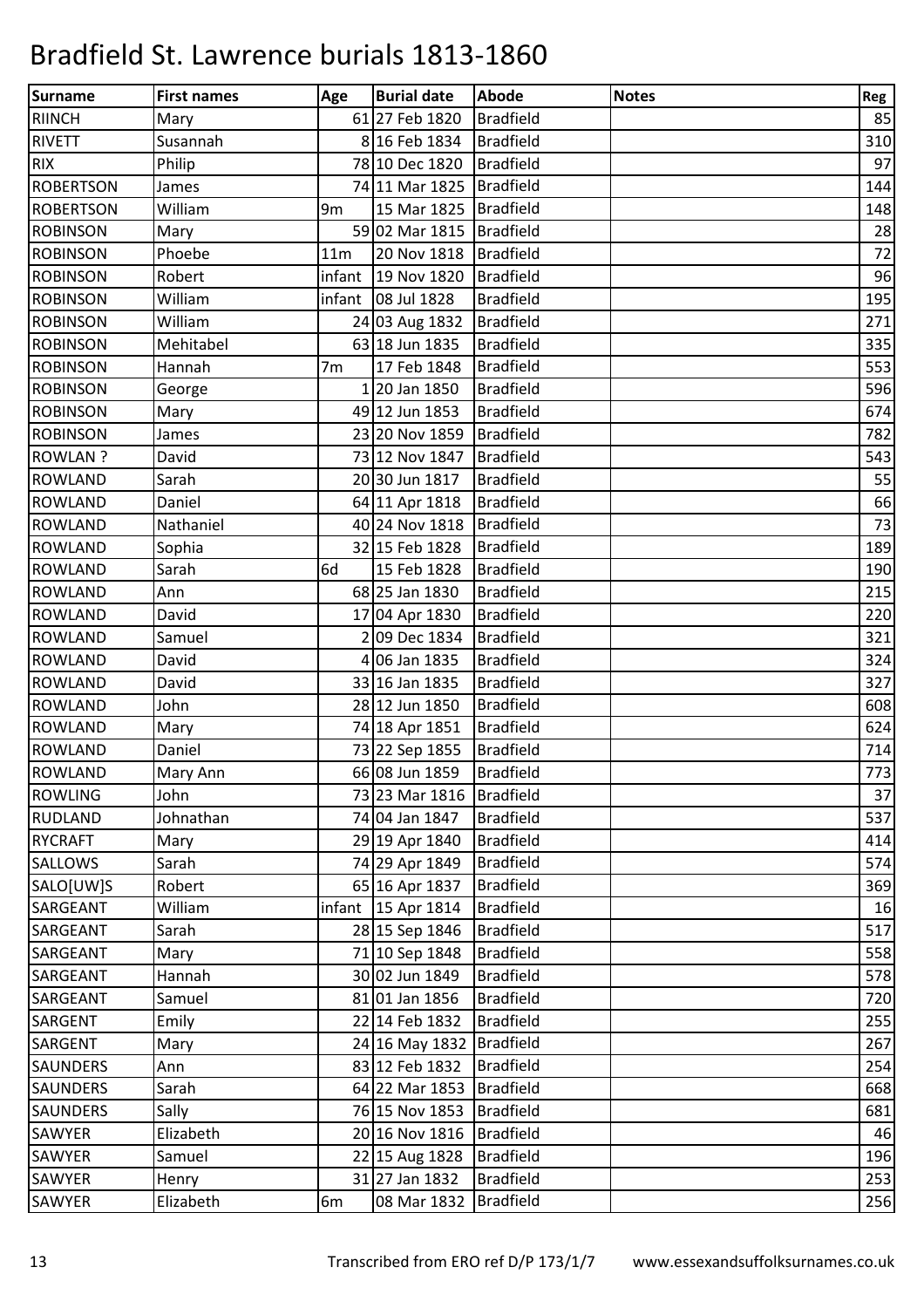| Surname          | <b>First names</b> | Age | <b>Burial date</b>         | <b>Abode</b>          | <b>Notes</b> | Reg              |
|------------------|--------------------|-----|----------------------------|-----------------------|--------------|------------------|
| <b>SAWYER</b>    | William            |     | 30 17 Mar 1835             | <b>Bradfield</b>      |              | 329              |
| <b>SAWYER</b>    | Elizabeth          |     | 57 09 Apr 1837             | <b>Bradfield</b>      |              | 368              |
| <b>SAWYER</b>    | Robert             |     | infant $ 14$ Jan 1838      | <b>Bradfield</b>      | Son of       | 380              |
| <b>SAWYER</b>    | Elizabeth          |     | 73 25 Dec 1840             | <b>Bradfield</b>      |              | 429              |
|                  |                    |     |                            | <b>Tendring Union</b> |              |                  |
| <b>SAWYER</b>    | Maria              |     | 11 27 Apr 1842             | Workhouse             |              | 456              |
| <b>SAWYER</b>    | Peter              |     | infant $\vert$ 01 Sep 1842 | <b>Bradfield</b>      |              | 462              |
| <b>SAWYER</b>    | Samuel             |     | 74 14 Nov 1842             | Bradfield             |              | 465              |
| <b>SAWYER</b>    | Ann                |     | 46 07 Dec 1845             | <b>Bradfield</b>      |              | 509              |
| SAWYER           | Henry              |     | 83 08 Feb 1846             | <b>Bradfield</b>      |              | 510              |
| <b>SAWYER</b>    | Emma               |     | infant 27 Jan $1847$       | <b>Bradfield</b>      |              | 533              |
| SAWYER           | Isaac              |     | 9 15 Mar 1849              | <b>Bradfield</b>      |              | 570              |
| SAWYER           | Sarah              |     | 16 12 Dec 1850             | <b>Bradfield</b>      |              | 617              |
| <b>SAWYER</b>    | William            |     | 9 29 Aug 1852              | <b>Bradfield</b>      |              | 649              |
| <b>SAWYER</b>    | George             | 15m | 27 Sep 1854                | <b>Bradfield</b>      |              | 699              |
| <b>SAWYER</b>    | Isaac              | 8m  | 25 Sep 1857                | <b>Bradfield</b>      |              | 747              |
| SAWYER           | Emma               |     | 10 01 Jun 1860             | <b>Bradfield</b>      |              | 797              |
| <b>SAYER</b>     | Emma               |     | 4 26 Aug 1842              | <b>Bradfield</b>      |              | 460              |
| <b>SCIVENER</b>  | Catharine          |     | 122 Feb 1852               | <b>Bradfield</b>      |              | 639              |
| <b>SCOWEN</b>    | John               |     | 31 03 Sep 1848             | <b>Bradfield</b>      |              | 557              |
| <b>SCRIVENER</b> | Frances            |     | 4 09 Aug 1833              | <b>Bradfield</b>      |              | 295              |
| <b>SCRIVENER</b> | John               |     | 25 30 May 1850 Bradfield   |                       |              | 607              |
| <b>SEABORN</b>   | John               |     | 63 30 Apr 1814             | <b>Bradfield</b>      |              | 19               |
| <b>SEABORN</b>   | Sarah              |     | 47 20 May 1849   Bradfield |                       |              | 577              |
| <b>SEAGARS</b>   | Charles            |     | 728 Apr 1841               | <b>Bradfield</b>      |              | 433              |
| <b>SEAGERS</b>   | Susanna            |     | 82 12 Dec 1813             | <b>Bradfield</b>      |              | $\,8\,$          |
| <b>SEAGERS</b>   | Edward             | 10w | 31 Aug 1849 Mistley        |                       |              | 585              |
| <b>SEBBORN</b>   | Elizabeth          |     | 75 16 Mar 1832   Bradfield |                       |              | 258              |
| <b>SEBORN</b>    | Nathan             |     | 107 Aug 1832   Bradfield   |                       |              | 272              |
| <b>SEGAR</b>     | Edward             |     | 2 26 Mar 1852 Mistley      |                       |              | 643              |
| <b>SEGARS</b>    | Susannah           |     | 731 Dec 1852               | <b>Bradfield</b>      |              | 660              |
| <b>SEGGARS</b>   | Sarah Anne         | 6m  | 13 Oct 1841                | <b>Bradfield</b>      |              | 445              |
| <b>SEGURS</b>    | Robert             |     | 39 10 Apr 1857             | <b>Bradfield</b>      |              | 739              |
| <b>SERGEANT</b>  | William            |     | 123 Dec 1834               | <b>Bradfield</b>      |              | 322              |
| <b>SERGEANT</b>  | William            |     | 14 13 Jan 1835             | <b>Bradfield</b>      |              | 326              |
| <b>SHEAD</b>     | William            |     | 70 14 Dec 1814             | <b>Bradfield</b>      |              | 27               |
| <b>SHIPLEY</b>   | Edward             |     | 20 01 Sep 1813             | Mistley               |              | $\boldsymbol{7}$ |
| <b>SHIPLEY</b>   | John               |     | 28 17 Apr 1814             | <b>Bradfield</b>      |              | 17               |
| <b>SHIPLEY</b>   | James              |     | 77 13 Jul 1830             | <b>Bradfield</b>      |              | 226              |
| <b>SHIPLEY</b>   | Mary               |     | 22 20 Oct 1833             | Wix                   |              | 298              |
| <b>SHIPLEY</b>   | Susan              |     | 28 14 Jan 1845             | <b>Bradfield</b>      |              | 490              |
| <b>SHIPLEY</b>   | John               |     | 61 08 Sep 1850             | <b>Bradfield</b>      |              | 612              |
| <b>SIBBER</b>    | William            |     | 23 11 Nov 1820             | <b>Bradfield</b>      |              | 95               |
| <b>SIBBONS</b>   | Nathan             |     | 12 11 Apr 1847             | <b>Bradfield</b>      |              | 541              |
| <b>SIBBORN</b>   | Susannah           |     | 24 25 Jan 1853             | <b>Bradfield</b>      |              | 663              |
| <b>SIGGERS</b>   | Isaac              |     | 85 03 Apr 1825             | <b>Bradfield</b>      |              | 149              |
| <b>SIGGERS</b>   | Phebe              |     | infant 12 Oct 1846         | <b>Bradfield</b>      |              | 521              |
| <b>SIZER</b>     | John               |     | 85 05 Mar 1824             | <b>Bradfield</b>      |              | 134              |
| <b>SIZER</b>     | Ann                |     | 55 31 Jan 1834             | <b>Bradfield</b>      |              | 305              |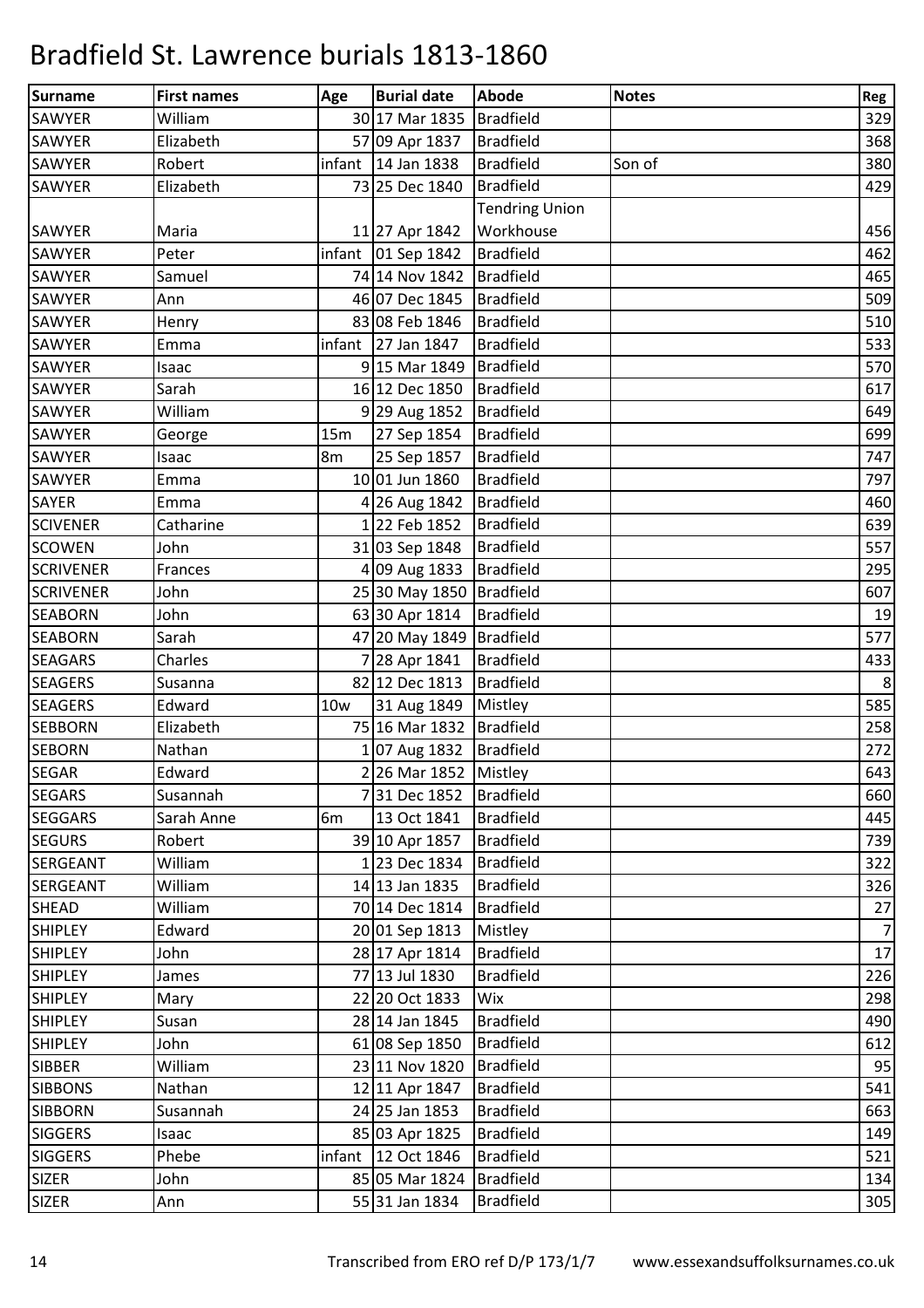| Surname          | <b>First names</b> | Age             | <b>Burial date</b>         | <b>Abode</b>          | <b>Notes</b>  | Reg              |
|------------------|--------------------|-----------------|----------------------------|-----------------------|---------------|------------------|
| <b>SIZER</b>     | Sarah              |                 | 85 17 Nov 1837             | <b>Bradfield</b>      |               | 379              |
| <b>SLOWGROVE</b> | Sarah              |                 | 71 10 Sep 1854             | <b>Bradfield</b>      |               | 695              |
| <b>SMITH</b>     | Mary               |                 | 64 12 Mar 1816   Bradfield |                       |               | 35               |
| <b>SMITH</b>     | Elizabeth          |                 | 66 03 Jan 1823             | <b>Bradfield</b>      |               | 118              |
| <b>SMITH</b>     | William            |                 | 77 26 Sep 1833             | <b>Bradfield</b>      |               | 297              |
| <b>SMITH</b>     | Mary Ann           |                 | 3 14 Dec 1838              | <b>Bradfield</b>      |               | 395              |
| <b>SMITH</b>     | Esther             |                 | 75 07 Sep 1845             | <b>Bradfield</b>      |               | 506              |
| <b>SMITH</b>     | Ellen              |                 | infant 25 Dec 1847         | <b>Bradfield</b>      |               | 546              |
| <b>SMITH</b>     | John               |                 | 82 08 Nov 1850 Bradfield   |                       |               | 615              |
| SOUTHGATE        | James              |                 | 77 31 May 1817 Bradfield   |                       |               | 53               |
| SOUTHGATE        | Hannah             |                 | 65 07 Jul 1827             | <b>Bradfield</b>      |               | 176              |
| SOUTHGATE        | Harriette          | 18 <sub>m</sub> | 13 Oct 1835                |                       |               | 340              |
| <b>SOUTHGATE</b> | James              |                 | 51 24 Aug 1846             | <b>Bradfield</b>      |               | 515              |
| <b>SOUTHGATE</b> | Sarah              |                 | 17 18 Apr 1849             | <b>Bradfield</b>      |               | 573              |
| <b>SPARROW</b>   | Catherine          |                 | 65 13 Feb 1834             | <b>Bradfield</b>      |               | 309              |
| <b>SPARROW</b>   | Hannah             |                 | 75 13 Feb 1850             | <b>Bradfield</b>      |               | 598              |
| <b>SPARROW</b>   | John               |                 | 70 14 Mar 1852             | <b>Bradfield</b>      |               | 642              |
| <b>SPICER</b>    | Mary Jane Elizh    | 5 <sub>m</sub>  | 20 Jul 1849                | <b>Bradfield</b>      |               | 581              |
| <b>SPIKE</b>     | Elizabeth          |                 | 60 23 Nov 1846   Bradfield |                       |               | 526              |
| <b>SPINK</b>     | Sarah              |                 | 37 03 Nov 1831             | <b>Bradfield</b>      |               | 248              |
| <b>SPINK</b>     | George             |                 | 77 26 Apr 1854             | <b>Bradfield</b>      |               | 687              |
| <b>SPINK</b>     | Eliza              |                 | 18 18 Nov 1858             | <b>Bradfield</b>      |               | 767              |
| <b>SPINK</b>     | Martha             |                 | $infant$ 06 Jun 1824       | <b>Bradfield</b>      |               | 140              |
| SPSARROW         | Joseph             |                 | 84 01 Dec 1859             | <b>Bradfield</b>      |               | 784              |
| <b>STAPLETON</b> | Thomas             |                 | infant 31 Jul 1813         | Mistley               |               | $\boldsymbol{6}$ |
| <b>STAPLETON</b> | Mary               |                 | 26 04 Jun 1819             | Mistley               |               | 80               |
| <b>STAPLETON</b> | Elizabeth          |                 | 62 02 Jan 1853             | <b>Bradfield</b>      |               | 661              |
|                  |                    |                 |                            | <b>Tendring Union</b> |               |                  |
| <b>STAPLETON</b> | Thomas             |                 | 63 15 Jul 1859             | Workhouse             |               | 777              |
| <b>STARLING</b>  | George             |                 | 29 14 Nov 1852 Bradfield   |                       |               | 654              |
| <b>STARLING</b>  | George             |                 | 7 27 Jul 1853              | <b>Bradfield</b>      |               | 675              |
| <b>STEGGEL</b>   | Elizabeth          |                 | 82 05 Jun 1846             | <b>Bradfield</b>      |               | 513              |
| <b>STEVENSON</b> | Sam                | 7 <sub>m</sub>  | 24 Feb 1819                | <b>Bradfield</b>      |               | 76               |
| <b>STEVENSON</b> | Susanna            | infant          | 15 May 1821 Bradfield      |                       |               | 102              |
| <b>STEVENSON</b> | John               |                 | 84 06 Mar 1833             | <b>Bradfield</b>      |               | 285              |
| <b>STEVENSON</b> | John               |                 | 67 11 May 1846   Bradfield |                       |               | 511              |
| <b>STIFF</b>     | John               |                 | 48 29 Aug 1859             | <b>Bradfield</b>      |               | 780              |
| <b>STOCK</b>     | Mary               |                 | 29 01 Sep 1839             | <b>Bradfield</b>      | Wife of Henry | 403              |
| <b>TAYLOR</b>    | Ann                |                 | 11 06 Jun 1824             | Mistley               |               | 139              |
| <b>TAYLOR</b>    | Sarah              |                 | 73 09 Oct 1842             | <b>Bradfield</b>      |               | 464              |
| <b>TAYLOR</b>    | John Jacob         | 10 <sub>m</sub> | 09 Mar 1845                | Mistley               |               | 493              |
| <b>TAYLOR</b>    | <b>Thomas</b>      |                 | 87 06 May 1857             | <b>Bradfield</b>      |               | 740              |
| <b>TAYLOR</b>    | William            |                 | 58 28 Sep 1828             | <b>Bradfield</b>      |               | 201              |
| <b>THOMPSON</b>  | Charles            | 5m              | 06 Jul 1816                | <b>Bradfield</b>      |               | 44               |
| <b>THOMPSON</b>  | John               | infant          | 23 Jun 1817                | Mistley               |               | 54               |
| <b>THOMPSON</b>  | Fanny              | infant          | 20 Jun 1819                | Mistley               |               | 81               |
| <b>THOMPSON</b>  | <b>Dolly</b>       |                 | 38 13 May 1820             | London                |               | 90               |
| <b>THOMPSON</b>  | Ann                |                 | 55 07 Oct 1827             | Mistley               |               | 182              |
| <b>THOMPSON</b>  | William            |                 | 30 09 Sep 1828             | <b>Bradfield</b>      |               | 199              |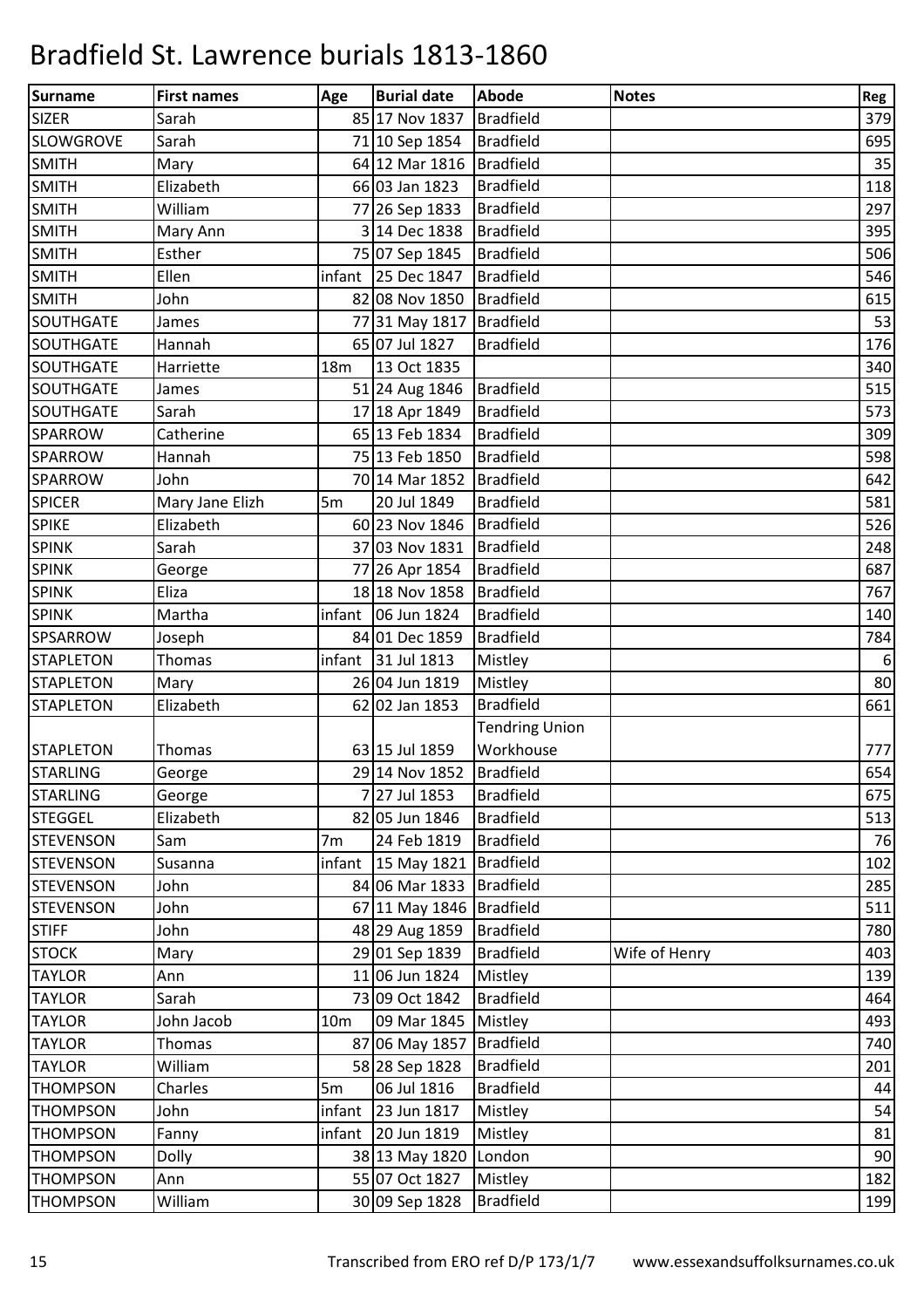| Surname         | <b>First names</b> | Age    | <b>Burial date</b>         | <b>Abode</b>     | <b>Notes</b>        | Reg |
|-----------------|--------------------|--------|----------------------------|------------------|---------------------|-----|
| <b>THOMPSON</b> | Isabella           | 5m     | 28 Sep 1828                | <b>Bradfield</b> |                     | 200 |
| <b>THOMPSON</b> | Sarah              | infant | 22 Mar 1832                | Mistley          |                     | 260 |
| <b>THOMPSON</b> | Robert             |        | 23 20 Jan 1833             | Mistley          |                     | 282 |
| <b>THOMPSON</b> | Mary Anne          |        | 3 30 May 1838              | <b>Bradfield</b> |                     | 386 |
| <b>THOMPSON</b> | John               |        | 70 23 Jul 1841             | <b>Bradfield</b> |                     | 438 |
| <b>THOMPSON</b> | Fanny              |        | 47 10 Jan 1847             | <b>Bradfield</b> |                     | 531 |
| <b>THOMPSON</b> | William            |        | 63 06 Dec 1851             | Manningtree      |                     | 633 |
| <b>THOMPSON</b> | Thomas             |        | 40 19 May 1852             | <b>Bradfield</b> |                     | 644 |
| <b>THOMPSON</b> | Mary Ann           |        | 50 30 Jun 1859             | <b>Bradfield</b> |                     | 776 |
| <b>THORN</b>    | John               |        | 17 13 Aug 1815             | <b>Bradfield</b> |                     | 30  |
| <b>THORN</b>    | William            |        | 36 25 Jun 1830             | <b>Bradfield</b> |                     | 225 |
| <b>THORN</b>    | <b>Browning</b>    |        | 27 22 May 1835   Bradfield |                  |                     | 334 |
| <b>THORN</b>    | William            |        | 83 14 Mar 1850             | <b>Bradfield</b> |                     | 602 |
| <b>THORN</b>    | Mary               |        | 86 28 May 1851             | Bradfield        |                     | 625 |
| <b>THORN</b>    | Thomas             |        | 2 18 Jul 1851              | Mistley          |                     | 628 |
| <b>THORNE</b>   | Henry Wood         | 3m     | 17 Aug 1826                | Brightlingsea    |                     | 161 |
| <b>TODD</b>     | Harriet            | infant | 07 Mar 1847                | <b>Bradfield</b> |                     | 540 |
| <b>TURNER</b>   | Mary               |        | 69 06 Jul 1814             | <b>Bradfield</b> |                     | 21  |
| <b>TURNER</b>   | John               |        | 92 11 Feb 1827             | <b>Bradfield</b> |                     | 167 |
| <b>TWEED</b>    | Elizabeth Lucas    |        | 4 13 Mar 1825              | <b>Bradfield</b> |                     | 145 |
| <b>TWEED</b>    | Abraham            |        | 69 05 Oct 1827             | <b>Bradfield</b> |                     | 181 |
| <b>TWEED</b>    | Mary               |        | 82 08 Dec 1830             | Beaumont         |                     | 232 |
| <b>TWEED</b>    | Emily              |        | 3 02 Feb 1834              | <b>Bradfield</b> |                     | 306 |
| <b>TWEED</b>    | Chapman            | 2m     | 03 May 1835   Bradfield    |                  |                     | 332 |
| <b>TWEED</b>    | Mary Ann           |        | 111 Apr 1839               | <b>Bradfield</b> |                     | 399 |
| <b>TWEED</b>    | Chapman            |        | 3 29 Oct 1848              | <b>Bradfield</b> |                     | 562 |
| <b>TWEED</b>    | Robert             |        | 60 14 Mar 1850             | Bradfield        |                     | 601 |
| <b>TWEED</b>    | Joseph             | 16m    | 18 Aug 1854                | Bradfield        |                     | 694 |
| <b>TWEED</b>    | Abraham            |        | 73 06 Mar 1858   Bradfield |                  |                     | 759 |
| <b>VINCE</b>    | Isaac              |        | 2 10 Feb 1826   Bradfield  |                  | Son of Arthr & Mary | 153 |
| <b>VINCE</b>    | Mary               |        | 6 01 Aug 1827              | <b>Bradfield</b> |                     | 177 |
| <b>VINCE</b>    | Martha             |        | 17 Aug 1827                | <b>Bradfield</b> | Age not clear       | 179 |
| <b>VINCENT</b>  | Charlotte          |        | 52 18 Apr 1853             | <b>Bradfield</b> |                     | 671 |
| <b>WADE</b>     | James              |        | 62 23 Nov 1842             | <b>Bradfield</b> |                     | 466 |
| <b>WADE</b>     | James              |        | 9 07 May 1843              | Mistley          |                     | 469 |
| <b>WADE</b>     | John               |        | 74 14 Nov 1847             | <b>Bradfield</b> |                     | 544 |
| <b>WADE</b>     | Mary               |        | 66 08 Feb 1852             | <b>Bradfield</b> |                     | 637 |
| <b>WARD</b>     | William            |        | 72 06 Dec 1826             | <b>Bradfield</b> |                     | 163 |
| <b>WARD</b>     | Ann                |        | 15 04 Jul 1827             | <b>Bradfield</b> |                     | 174 |
| <b>WARD</b>     | Susan              |        | 19 24 Aug 1828             | <b>Bradfield</b> |                     | 197 |
| <b>WARD</b>     | Charles            |        | 13 18 Mar 1832             | <b>Bradfield</b> |                     | 259 |
| WARD            | William            |        | infant 22 Jan $1834$       | <b>Bradfield</b> |                     | 304 |
| <b>WARD</b>     | William            |        | 52 01 Apr 1835             | <b>Bradfield</b> |                     | 330 |
| <b>WARD</b>     | Elizabeth          |        | 9 02 Oct 1836              | <b>Bradfield</b> |                     | 357 |
| <b>WARD</b>     | Henry              |        | 22 01 Aug 1839             | <b>Bradfield</b> |                     | 402 |
| <b>WARD</b>     | Charles            |        | 2 14 Sep 1848              | Dovercourt       |                     | 559 |
| <b>WARD</b>     | Robert             |        | 44 03 Oct 1858             | <b>Bradfield</b> |                     | 766 |
| <b>WARNETT</b>  | Pleasant           |        | 69 03 Mar 1838             | <b>Bradfield</b> |                     | 384 |
| <b>WEAVER</b>   | Sarah              |        | 85 29 May 1840 Bradfield   |                  |                     | 420 |